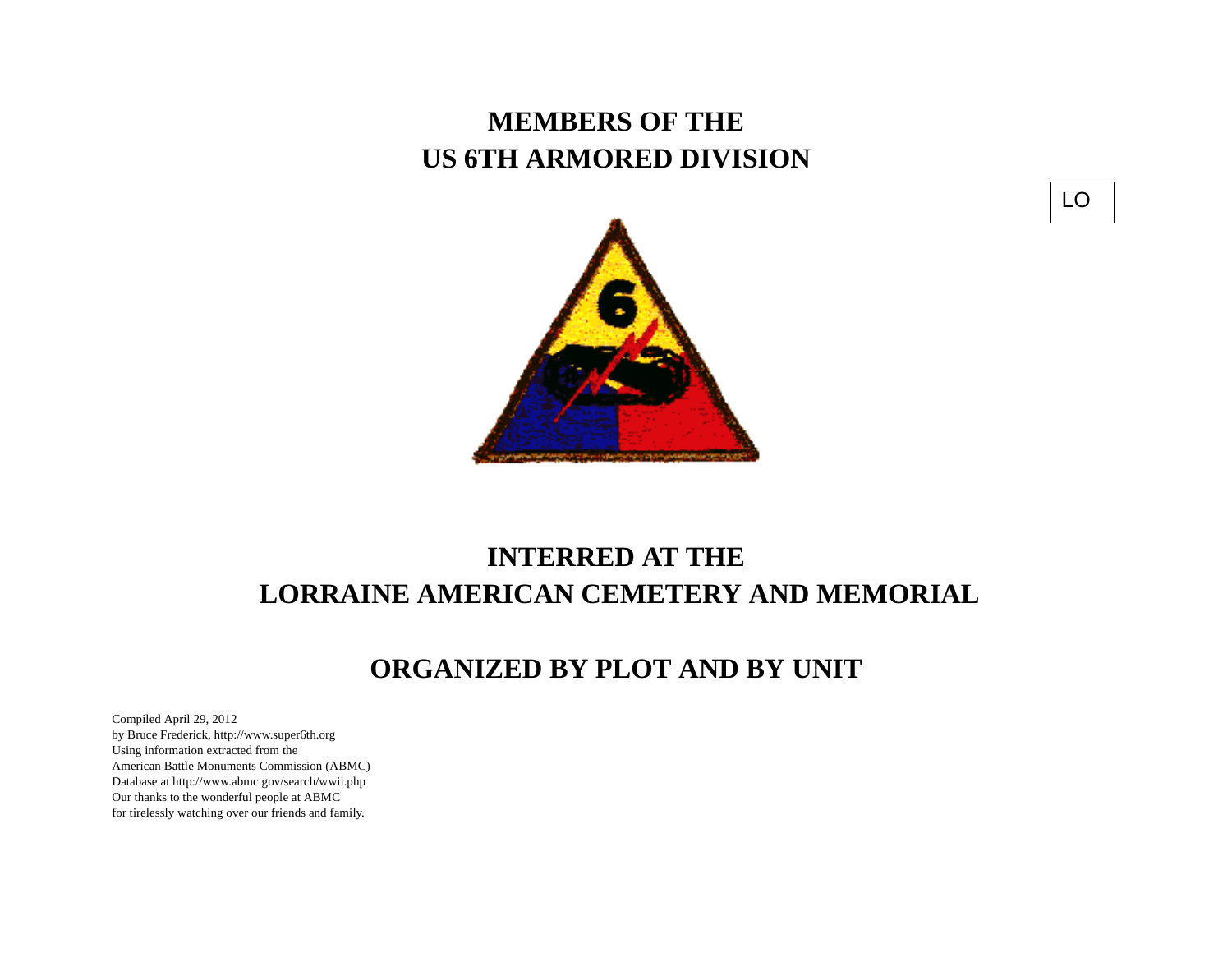| <b>Name</b>                          | <b>Unit</b> | Rank             | <b>Ser No</b> | <b>State</b> | Date of<br><b>Death</b> | <b>Plot</b>    | <b>Row</b>     | <b>Grave</b>   | <b>Cem</b> |
|--------------------------------------|-------------|------------------|---------------|--------------|-------------------------|----------------|----------------|----------------|------------|
| <b>WALL OF THE</b><br><b>MISSING</b> |             |                  |               |              |                         |                |                |                |            |
| <b>BARNES LAURENCE G</b>             | 50 AIB      | <b>PFC</b>       | 34257089      | NC           | $1-Oct-44$              | $\overline{0}$ | $\overline{0}$ | $\theta$       | LO         |
| <b>EDWARDS EARL H</b>                | 15 TANK     | <b>CPL</b>       | 33013735      | PA           | 19-Nov-44               | $\overline{0}$ | $\mathbf{0}$   | $\overline{0}$ | LO         |
| FERRIN GLENN L                       | 603 TD      | <b>PVT</b>       | 37704084      | KS           | $1-Oct-44$              | $\overline{0}$ | $\mathbf{0}$   | $\overline{0}$ | LO         |
| <b>GRAY JOHN P</b>                   | 69 TANK     | TEC <sub>5</sub> | 34236248      | LA           | $19-Sep-44$             | $\overline{0}$ | $\theta$       | $\theta$       | LO         |
| <b>JOHNSTON ROBERT F</b>             | 9TH AIB     | TEC <sub>4</sub> | 33166719      | PA           | $5-Apr-46$              | $\overline{0}$ | $\overline{0}$ | $\Omega$       | LO.        |
| <b>MOORMAN GLENN R</b>               | 9TH AIB     | <b>PFC</b>       | 35141271      | IN           | $1-Oct-44$              | $\overline{0}$ | $\Omega$       | $\theta$       | LO         |
| <b>SCHMIDT FRANK J</b>               | 15 TANK     | SGT              | 32262120      | <b>NY</b>    | 22-Nov-44               | $\overline{0}$ | $\theta$       | $\theta$       | LO         |
| THOMAS PAUL N                        | 15 TANK     | <b>CPL</b>       | 32944306      | <b>NY</b>    | 22-Nov-44               | $\overline{0}$ | $\overline{0}$ | $\overline{0}$ | LO         |
| WILKINS JOE J                        | 603 TD      | <b>PVT</b>       | 19018654      | MT           | $12-Nov-44$             | $\overline{0}$ | $\overline{0}$ | $\overline{0}$ | LO         |
| WINNICKI JOHN W                      | 15 TANK     | <b>PFC</b>       | 32290804      | <b>NY</b>    | 19-Nov-44               | $\Omega$       | $\overline{0}$ | $\Omega$       | LO         |
|                                      |             |                  |               |              |                         |                |                |                |            |
| <b>PLOT: A</b>                       |             |                  |               |              |                         |                |                |                |            |
| <b>BOTKIN JOHN P</b>                 | 9TH AIB     | TEC <sub>5</sub> | 35283649      | OH           | $11-Nov-44$             | $\mathbf{A}$   | 13             | 30             | LO         |
| RODRIGUEZ JOSEPH A                   | 44 AIB      | <b>PVT</b>       | 33812809      | PA           | 26-Nov-44               | $\mathbf{A}$   | 15             | 26             | LO         |
| <b>COHEN LEONARD</b>                 | 44 AIB      | <b>PVT</b>       | 32940982      | <b>NY</b>    | $13$ -Jan-45            | $\mathbf{A}$   | 17             | 56             | LO         |
| <b>FULMER CLAUDE T</b>               | 50 AIB      | <b>PFC</b>       | 35071082      | WV           | 19-Nov-44               | $\mathbf{A}$   | 18             | 61             | LO         |
| <b>D'AMICO DOMINICK</b>              | 68 TANK     | <b>PFC</b>       | 32468944      | $_{\rm NJ}$  | 14-Nov-44               | $\mathbf{A}$   | 18             | 19             | LO         |
| <b>COLLINS BENT</b>                  | 15 TANK     | TEC <sub>5</sub> | 34214523      | <b>SC</b>    | 15-Nov-44               | A              | 20             | 25             | LO         |

**Table 1: 6th Armored Division Graves at Lorraine by Plot**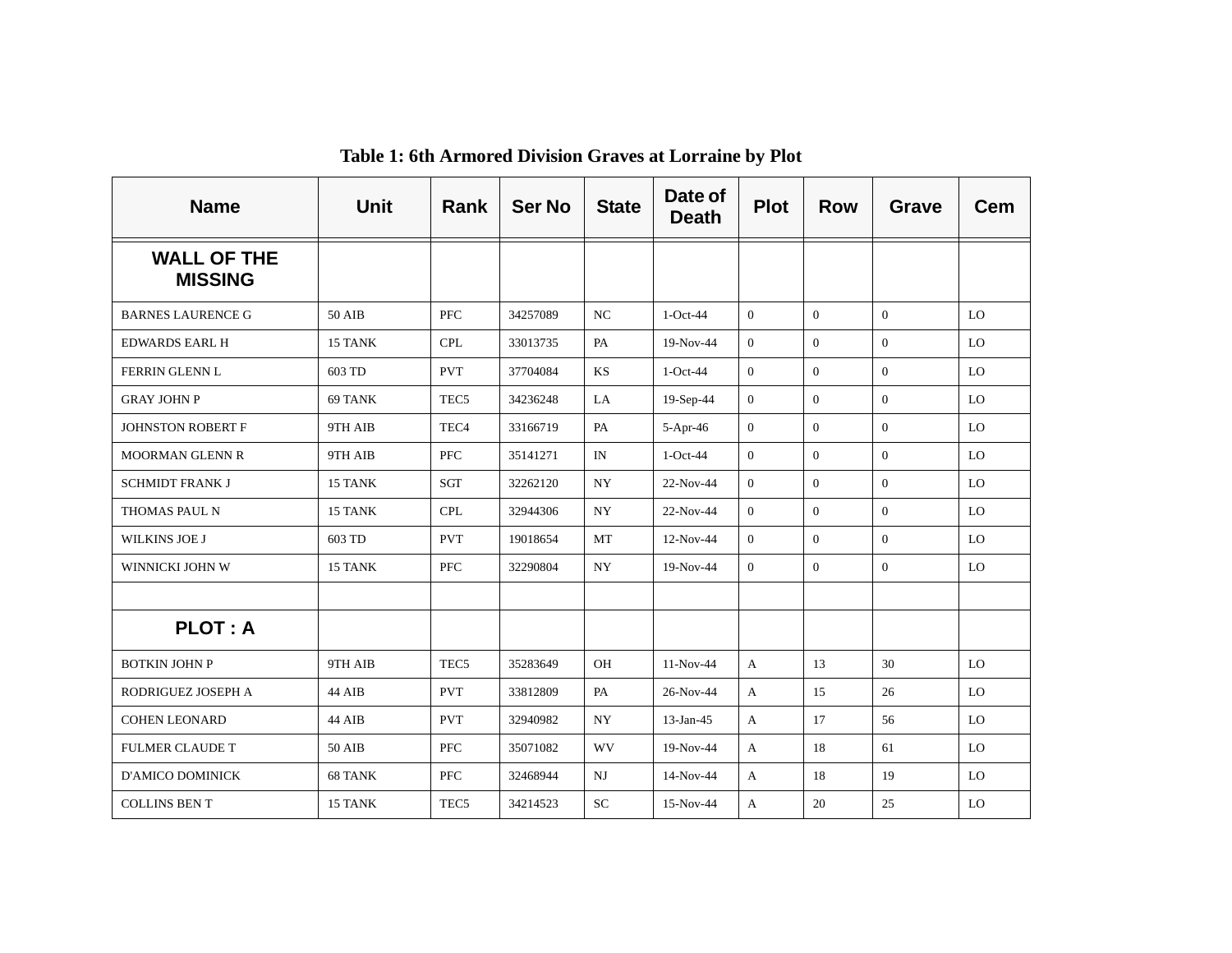| <b>Name</b>                | <b>Unit</b>   | Rank             | <b>Ser No</b> | <b>State</b>             | Date of<br><b>Death</b> | <b>Plot</b>  | <b>Row</b> | Grave          | <b>Cem</b> |
|----------------------------|---------------|------------------|---------------|--------------------------|-------------------------|--------------|------------|----------------|------------|
| <b>ADAMS LOUIS D</b>       | 15 TANK       | <b>SSGT</b>      | 33175593      | PA                       | 25-Mar-45               | A            | 20         | 51             | LO         |
| <b>JACKSON ALBERT M</b>    | 25 ENGR       | TEC <sub>5</sub> | 14081268      | FL                       | 12-Nov-44               | $\mathbf{A}$ | 23         | 19             | LO         |
| MCCAULEY LEONARD C         | 9TH AIB       | 1LT              | O-792338      | <b>OR</b>                | $1-Apr-45$              | A            | 25         | 51             | LO.        |
| <b>GAA GEORGE W</b>        | <b>86 RCN</b> | TEC <sub>4</sub> | 32312911      | $\ensuremath{\text{NY}}$ | 15-Dec-44               | A            | 27         | 30             | <b>LO</b>  |
| <b>HOWLAND RICHARD F</b>   | 212 FA BN     | SGT              | 20113294      | MA                       | 27-Sep-44               | A            | 27         | 42             | LO         |
| WINEBRENNER LESTER I       | 44 AIB        | <b>PFC</b>       | 33168896      | PA                       | 23-Mar-45               | A            | 29         | 44             | LO.        |
| <b>BROWN OLIVER E</b>      | 9TH AIB       | <b>PVT</b>       | 38547988      | TX                       | $10-Nov-44$             | A            | 32         | 12             | LO         |
| DAVIDSON WILLIAM E J       | 44 AIB        | <b>PVT</b>       | 33941353      | PA                       | $13$ -Dec-44            | A            | 32         | 39             | LO         |
| <b>LEKUTIS WALTER G</b>    | 50 AIB        | <b>PVT</b>       | 35058962      | OH                       | 22-Mar-45               | A            | 33         | 28             | LO         |
| <b>COLEMAN GLEN</b>        | 9TH AIB       | <b>PVT</b>       | 35774232      | KY                       | 12-Nov-44               | A            | 34         | 17             | LO         |
|                            |               |                  |               |                          |                         |              |            |                |            |
| <b>PLOT: B</b>             |               |                  |               |                          |                         |              |            |                |            |
| <b>HOGAN JAMES P</b>       | 9TH AIB       | <b>PVT</b>       | 6667590       | OH                       | 26-Nov-44               | B            | 12         | 58             | LO         |
| <b>FLOWERS TIMOTHY A</b>   | 44 AIB        | <b>PVT</b>       | 34974175      | ${\rm FL}$               | 26-Nov-44               | B            | 13         | 58             | LO         |
| SIEBERT HERBERT A          | <b>CCB</b>    | <b>SSGT</b>      | 32284566      | $\ensuremath{\text{NY}}$ | 21-Mar-45               | B            | 15         | 49             | LO         |
| VOGEL LEO H                | 9TH AIB       | PFC              | 36070068      | IL                       | 26-Nov-44               | B            | 17         | 3              | LO         |
| FAY JOHN D                 | <b>86 RCN</b> | 1LT              | O-435382      | <b>CA</b>                | $11-Nov-44$             | B            | 18         | $\overline{4}$ | LO.        |
| <b>NOLAN ALFRED W</b>      | 15 TANK       | <b>PVT</b>       | 32309812      | <b>NY</b>                | $8-Oct-44$              | B            | 18         | 37             | LO.        |
| <b>SUTTON JAMES L</b>      | 68 TANK       | <b>SSGT</b>      | 36051937      | IL                       | 30-Mar-45               | B            | 19         | 13             | LO         |
| <b>ULLBERG CARL R</b>      | <b>76 MED</b> | <b>PVT</b>       | 37159147      | MN                       | 16-Nov-44               | B            | 20         | 8              | LO         |
| <b>VOLLINO SALVATORE L</b> | <b>76 MED</b> | <b>PVT</b>       | 32311840      | NY.                      | $8-Oct-44$              | $\mathbf B$  | 20         | 37             | LO         |
| <b>STEELE ALBERT V</b>     | 50 AIB        | <b>PVT</b>       | 32559130      | NJ                       | 8-Oct-44                | B            | 20         | 38             | LO         |

**Table 1: 6th Armored Division Graves at Lorraine by Plot**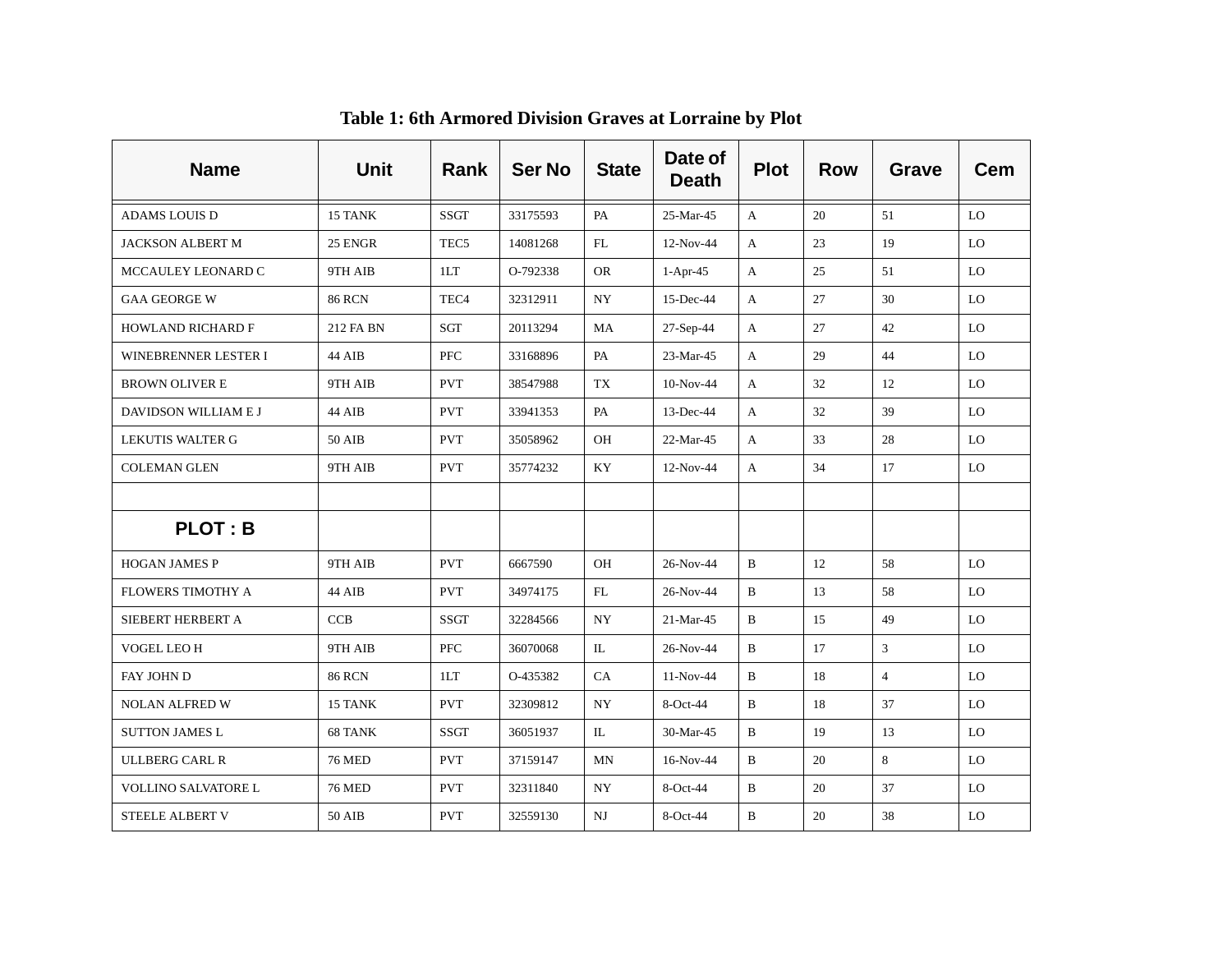| <b>Name</b>                 | <b>Unit</b>    | Rank             | <b>Ser No</b> | <b>State</b> | Date of<br><b>Death</b> | <b>Plot</b>   | <b>Row</b>     | <b>Grave</b> | Cem |
|-----------------------------|----------------|------------------|---------------|--------------|-------------------------|---------------|----------------|--------------|-----|
| TEARNEY THOMAS M            | <b>MP PLAT</b> | <b>PVT</b>       | 39208024      | OK           | $4-Nov-44$              | B             | 20             | 51           | LO  |
| VON SEGGERN VERNON          | 9TH AIB        | 2LT              | O1014336      | NE           | $4$ -Dec-44             | B             | 21             | 15           | LO  |
| <b>RIGHETTI JAMES R</b>     | 25 ENGR        | 2LT              | O1115994      | ${\rm NV}$   | 13-Nov-44               | B             | 22             | 51           | LO  |
| <b>BELL RUFUS L</b>         | 9TH AIB        | <b>PFC</b>       | 33091090      | VA           | 27-Mar-45               | $\, {\bf B}$  | 23             | 14           | LO  |
| <b>ROSS JAMES M</b>         | 44 AIB         | TEC <sub>5</sub> | 35352188      | IN           | $24-Sep-44$             | $\mathbf B$   | 23             | 49           | LO  |
| DLUZNIEWSKI EDWARD J        | <b>86 RCN</b>  | <b>PVT</b>       | 42144365      | NJ           | 25-Mar-45               | B             | 24             | 9            | LO  |
| <b>HART RAYMOND G</b>       | 50 AIB         | <b>PFC</b>       | 32909075      | NY.          | 12-Nov-44               | B             | 25             | 31           | LO  |
| PACE MARCUS L               | 9TH AIB        | <b>PVT</b>       | 35073148      | KY           | 27-Mar-45               | B             | 27             | 44           | LO  |
| <b>LULAY LEONARD F</b>      | 603 TD         | TEC <sub>5</sub> | 39386853      | <b>OR</b>    | 15-Nov-44               | $\, {\bf B}$  | 31             | 45           | LO  |
| <b>ATKINSON RUSSELL H</b>   | <b>50 AIB</b>  | <b>PVT</b>       | 36582387      | MI           | 13-Nov-44               | B             | 33             | 34           | LO  |
|                             |                |                  |               |              |                         |               |                |              |     |
| <b>PLOT: C</b>              |                |                  |               |              |                         |               |                |              |     |
| <b>NORIAN GEORGE E</b>      | 603 TD         | <b>PVT</b>       | 42002831      | $N$ J        | $1-Oct-44$              | $\mathsf C$   | $\mathbf{3}$   | 63           | LO  |
| <b>CARNES RALPH J</b>       | 15 TANK        | <b>PFC</b>       | 34513964      | ${\rm SC}$   | $1-Oct-44$              | ${\bf C}$     | 5              | 76           | LO  |
| <b>LABOISSONNIERE HILAI</b> | 44 AIB         | <b>PFC</b>       | 31446579      | RI           | 9-Oct-44                | ${\bf C}$     | 6              | 76           | LO  |
| <b>NITARDO LEWIS</b>        | 9TH AIB        | <b>PFC</b>       | 33168878      | PA           | $1-Oct-44$              | $\mathsf C$   | $\tau$         | 22           | LO  |
| <b>DAVIS THOMAS G</b>       | 44 AIB         | <b>PVT</b>       | 34833674      | GA           | $25-Sep-44$             | ${\bf C}$     | $\overline{7}$ | 32           | LO  |
| <b>BROWN DARRELL E</b>      | 9TH AIB        | <b>CPL</b>       | 32358080      | NJ           | $9$ -Oct-44             | $\mathcal{C}$ | $\overline{7}$ | 74           | LO  |
| CHATHAM WILLIAM H           | 44 AIB         | <b>PVT</b>       | 36566228      | MI           | 14-Nov-44               | $\mathsf C$   | 8              | 29           | LO  |
| LYNCH ROY K                 | 44 AIB         | <b>PFC</b>       | 35301015      | OH           | 28-Sep-44               | $\mathsf C$   | 8              | 50           | LO  |
| <b>BANNINGER DON R</b>      | 9TH AIB        | <b>SSGT</b>      | 36177216      | MI           | $9$ -Oct-44             | $\mathsf C$   | 8              | 74           | LO  |
| <b>SNYDER EDWARD</b>        | 603 TD         | 1LT              | O1822324      | PA           | 27-Mar-45               | $\mathsf{C}$  | 8              | 84           | LO  |

**Table 1: 6th Armored Division Graves at Lorraine by Plot**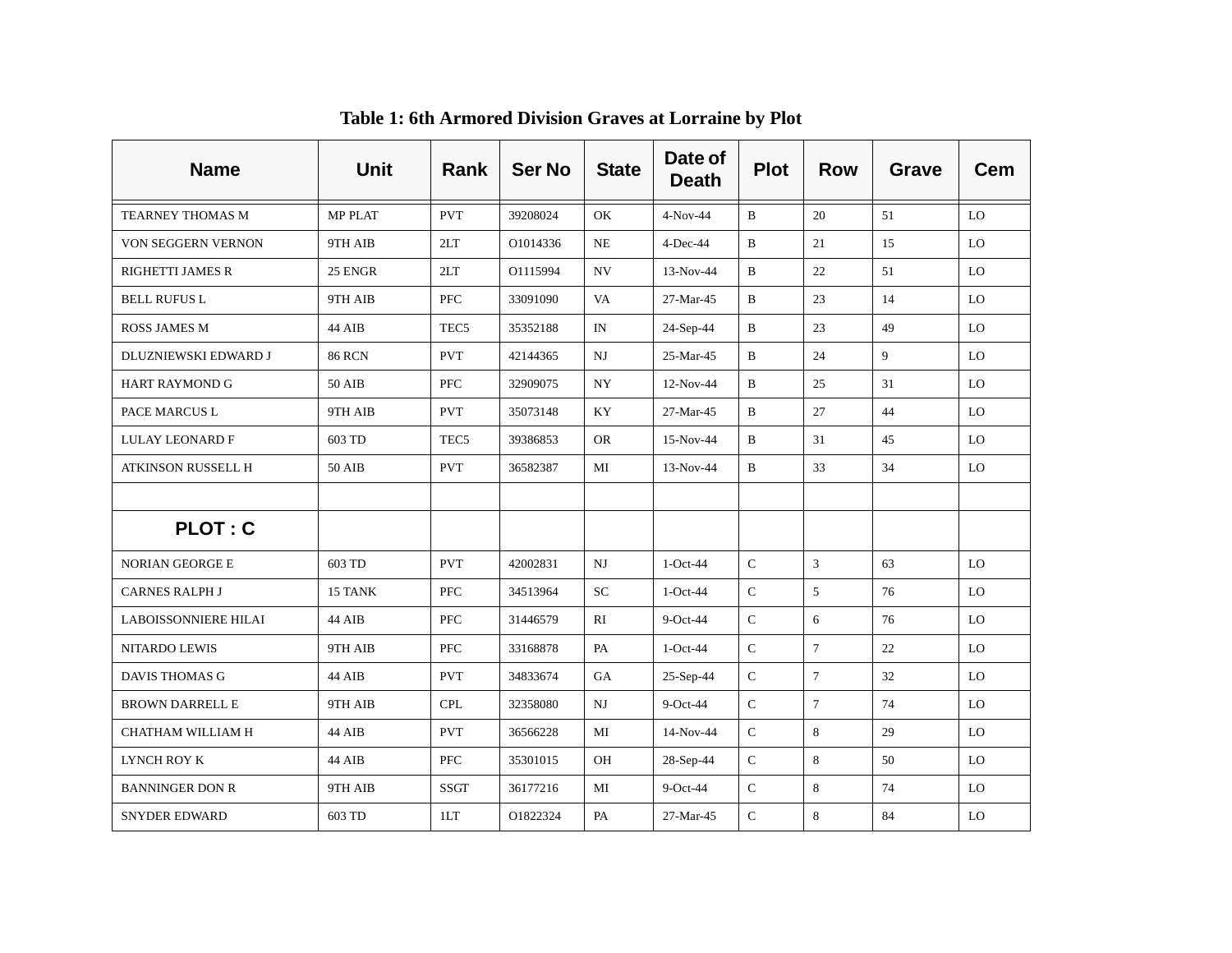| <b>Name</b>             | <b>Unit</b>    | Rank        | <b>Ser No</b> | <b>State</b> | Date of<br><b>Death</b> | <b>Plot</b>   | <b>Row</b> | Grave | <b>Cem</b> |
|-------------------------|----------------|-------------|---------------|--------------|-------------------------|---------------|------------|-------|------------|
| <b>MCINTURFF SAMUEL</b> | 9TH AIB        | <b>PVT</b>  | 34981572      | <b>TN</b>    | 12-Nov-44               | $\mathcal{C}$ | 9          | 15    | LO         |
| <b>RINAS WALTER</b>     | 9TH AIB        | PFC         | 35058857      | OH           | $1-Oct-44$              | $\mathbf C$   | 9          | 21    | LO         |
| <b>KELLEY JUNIOR</b>    | 9TH AIB        | <b>CPL</b>  | 38403666      | TX           | $1-Oct-44$              | $\mathbf C$   | 9          | 22    | LO         |
| STRICKO MICHAEL         | 9TH AIB        | <b>PVT</b>  | 35610421      | OH           | $1-Oct-44$              | $\mathsf{C}$  | 10         | 22    | LO         |
| <b>GREEN RAYMOND L</b>  | 44 AIB         | <b>PVT</b>  | 35847889      | <b>WV</b>    | 15-Oct-44               | $\mathsf{C}$  | 10         | 37    | LO         |
| KEITEL GORDON W         | 44 AIB         | 2LT         | O1316059      | CA           | $9$ -Oct-44             | $\mathsf{C}$  | 10         | 76    | LO         |
| <b>KESSLER MARK C</b>   | 9TH AIB        | <b>PFC</b>  | 33167135      | PA           | $9$ -Oct-44             | $\mathsf C$   | 11         | 76    | LO         |
| LISCIK CYRIL M          | 603 TD         | <b>CPL</b>  | 33278028      | PA           | 12-Nov-44               | $\mathsf C$   | 12         | 9     | LO         |
| ZALIK ALPHONSE A        | 231 FA BN      | 2LT         | O1173842      | PA           | 25-Sep-44               | ${\bf C}$     | 12         | 46    | LO         |
| WILLIAMS LA RUE O       | 69 TANK        | <b>CPL</b>  | 34265235      | AL           | $25-Sep-44$             | $\mathbf C$   | 13         | 25    | LO         |
| <b>ZALATAN FRANK</b>    | 15 TANK        | <b>PVT</b>  | 12072652      | <b>NY</b>    | $1-Oct-44$              | $\mathsf{C}$  | 13         | 84    | LO         |
| <b>BRUBAKER JOHN C</b>  | 44 AIB         | <b>PFC</b>  | 35591644      | OH           | 25-Nov-44               | $\mathsf{C}$  | 14         | 9     | LO         |
| PURCZYNSKI JOSEPH J     | 50 AIB         | <b>PFC</b>  | 36195651      | MI           | 11-Nov-44               | ${\bf C}$     | 14         | 51    | LO         |
| TURNER EDWIN L          | 9TH AIB        | <b>PFC</b>  | 34256050      | NC           | $9$ -Oct-44             | $\mathsf{C}$  | 14         | 107   | LO         |
| YOUNG SHERWOOD M JR     | <b>128 ORD</b> | 1LT         | O-1549193     | GA           | 25-Nov-44               | $\mathsf{C}$  | 15         | 35    | LO         |
| DARLING EDWARD J        | <b>86 RCN</b>  | <b>PFC</b>  | 31329978      | CT           | 15-Dec-44               | $\mathsf{C}$  | 15         | 36    | LO         |
| WILSON DONALD H         | 44 AIB         | ${\rm PFC}$ | 35752882      | WV           | 16-Nov-44               | ${\bf C}$     | 16         | 28    | LO         |
| <b>VOLPE ANTHONY S</b>  | <b>86 RCN</b>  | <b>CPL</b>  | 33157976      | MD           | 13-Nov-44               | $\mathsf C$   | 16         | 47    | LO         |
| VAN CLEAF WILLIAM L     | <b>50 AIB</b>  | 1LT         | O-464003      | WI           | 19-Nov-44               | ${\bf C}$     | 17         | 6     | LO         |
| PAGACH MARTIN           | 25 ENGR        | <b>PFC</b>  | 32313566      | <b>NY</b>    | $1-Oct-44$              | $\mathsf{C}$  | 17         | 18    | LO         |
| CONNORS EDMUND JR       | 69 TANK        | SGT         | 13056524      | PA           | 25-Sep-44               | ${\bf C}$     | 17         | 21    | LO         |
| DIXON JOHN W            | 50 AIB         | <b>TSGT</b> | 33157735      | DC           | 12-Nov-44               | $\mathbf C$   | 17         | 39    | LO         |

**Table 1: 6th Armored Division Graves at Lorraine by Plot**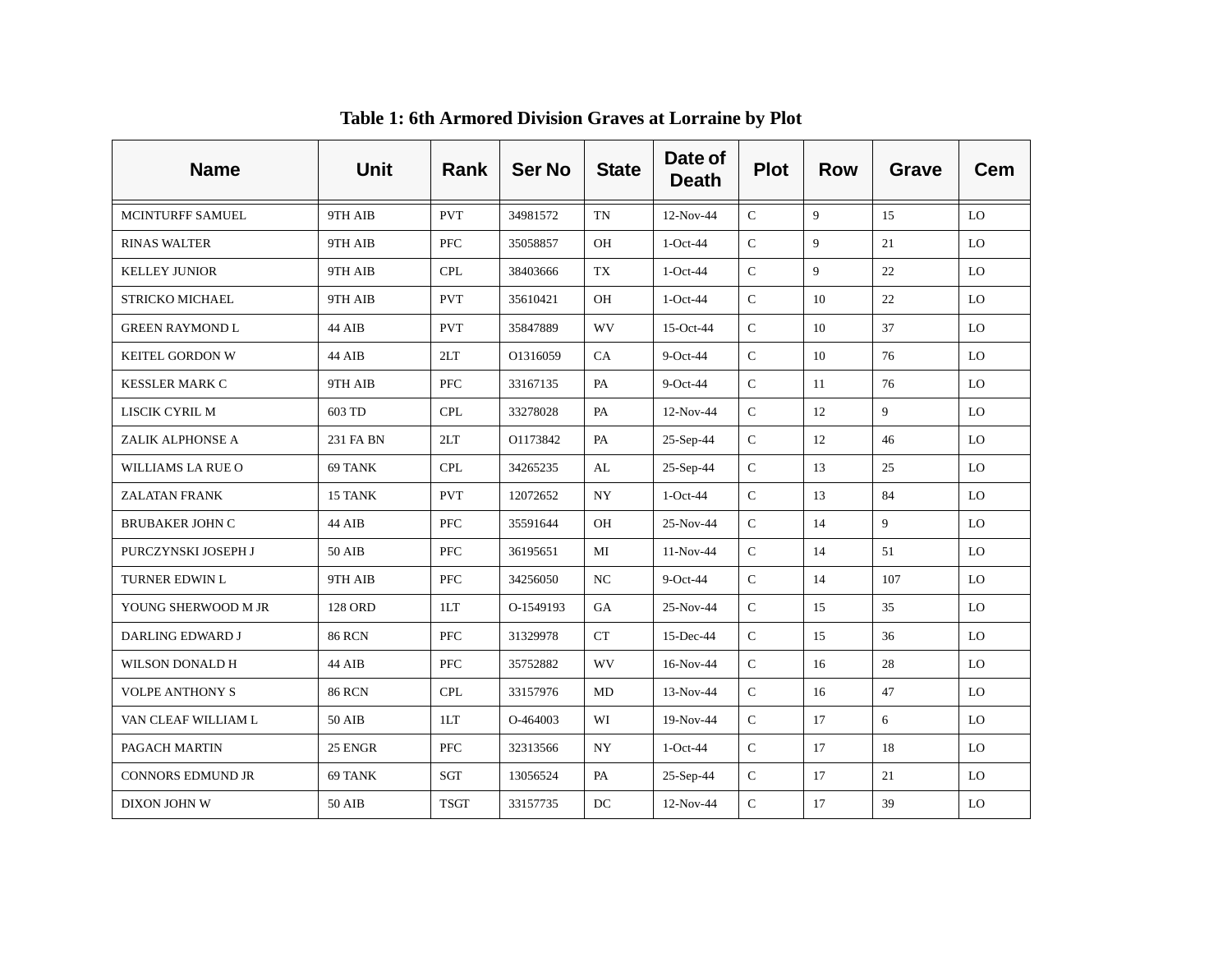| <b>Name</b>                | <b>Unit</b>   | Rank             | <b>Ser No</b> | <b>State</b> | Date of<br><b>Death</b> | <b>Plot</b>  | <b>Row</b> | Grave | <b>Cem</b> |
|----------------------------|---------------|------------------|---------------|--------------|-------------------------|--------------|------------|-------|------------|
| <b>KRUEGER HENRY W</b>     | 44 AIB        | <b>SSGT</b>      | 36220576      | WI           | $22-Sep-44$             | $\mathsf C$  | 17         | 54    | LO         |
| <b>RAMIG HENRY JR</b>      | 44 AIB        | <b>PFC</b>       | 36220792      | WI           | $9$ -Oct-44             | $\mathsf{C}$ | 17         | 67    | LO         |
| <b>BOEHRNSEN HENRY F</b>   | 9TH AIB       | <b>SSGT</b>      | 36397581      | $\mathbb{L}$ | 25-Nov-44               | $\mathsf{C}$ | 17         | 104   | LO         |
| SNIDER LONNIE D            | 15 TANK       | TEC <sub>5</sub> | 34265266      | AL           | 25-Nov-44               | $\mathsf{C}$ | 18         | 10    | LO         |
| <b>WEBBER GEORGE B</b>     | 9TH AIB       | <b>PVT</b>       | 33157365      | VA           | 12-Nov-44               | $\mathsf C$  | 18         | 11    | LO         |
| <b>SINCERE CHARLES</b>     | 69 TANK       | TEC <sub>5</sub> | 35283313      | OH           | 22-Sep-44               | $\mathsf C$  | 18         | 54    | LO         |
| <b>MOSHER JOHN H</b>       | 69 TANK       | <b>CPL</b>       | 32314512      | NY.          | 22-Sep-44               | $\mathsf C$  | 18         | 95    | LO         |
| HARRISON HAROLD O          | 69 TANK       | <b>SSGT</b>      | 34078829      | LA           | 15-Nov-44               | ${\bf C}$    | 18         | 108   | LO         |
| <b>CITRANO SAM J</b>       | 50 AIB        | PFC              | 34235001      | LA           | 8-Oct-44                | $\mathsf C$  | 19         | 46    | LO         |
| <b>CARPENTER FRANCIS M</b> | 9TH AIB       | <b>PVT</b>       | 35701573      | KY           | $9$ -Oct-44             | $\mathbf C$  | 19         | 107   | LO         |
| FAY SAMUEL W               | 68 TANK       | SGT              | 34214205      | SC           | 10-Nov-44               | $\mathsf C$  | 20         | 6     | LO         |
| <b>JANULLA SIGMUND A</b>   | <b>86 RCN</b> | <b>CPL</b>       | 32280520      | NY.          | $25-Sep-44$             | $\mathsf C$  | 20         | 21    | LO         |
| <b>COOPER EDWIN L</b>      | 9TH AIB       | <b>PFC</b>       | 14095260      | MS           | $1-Oct-44$              | ${\bf C}$    | 20         | 30    | LO         |
| <b>EVANS GEORGE H</b>      | <b>76 MED</b> | <b>TSGT</b>      | 32262078      | <b>NY</b>    | 30-Mar-45               | $\mathbf C$  | 20         | 70    | LO         |
| <b>GUDEMANN HENRY J</b>    | 231 FA BN     | <b>CPL</b>       | 20746493      | MO           | 16-Nov-44               | ${\bf C}$    | 20         | 104   | LO         |
| <b>FORREST BEDFORD H</b>   | 69 TANK       | <b>LTC</b>       | O-292597      | SC           | 26-Nov-44               | $\mathsf C$  | 21         | 51    | LO         |
| RAUDMAN HARRY H            | <b>86 RCN</b> | <b>SSGT</b>      | 16063657      | MI           | 28-Mar-45               | ${\bf C}$    | 21         | 70    | LO         |
| <b>CONFUSIONE JAMES J</b>  | 44 AIB        | <b>PFC</b>       | 32329638      | NY.          | 22-Sep-44               | $\mathsf C$  | 21         | 76    | LO         |
| STATON ROBERT M            | <b>86 RCN</b> | TEC <sub>5</sub> | 35439901      | WV           | 24-Sep-44               | $\mathsf C$  | 22         | 17    | LO         |
| KLOSS JACOB A              | 44 AIB        | <b>PFC</b>       | 36220982      | WI           | 25-Sep-44               | $\mathbf C$  | 22         | 52    | LO         |
| SINK LESTER D              | 9TH AIB       | PFC              | 34605695      | NC           | 9-Oct-44                | ${\bf C}$    | 22         | 76    | LO         |
| FELIQUE EDWARD X           | 9TH AIB       | <b>PFC</b>       | 42051197      | <b>NY</b>    | $9$ -Oct-44             | $\mathsf{C}$ | 22         | 106   | LO         |

**Table 1: 6th Armored Division Graves at Lorraine by Plot**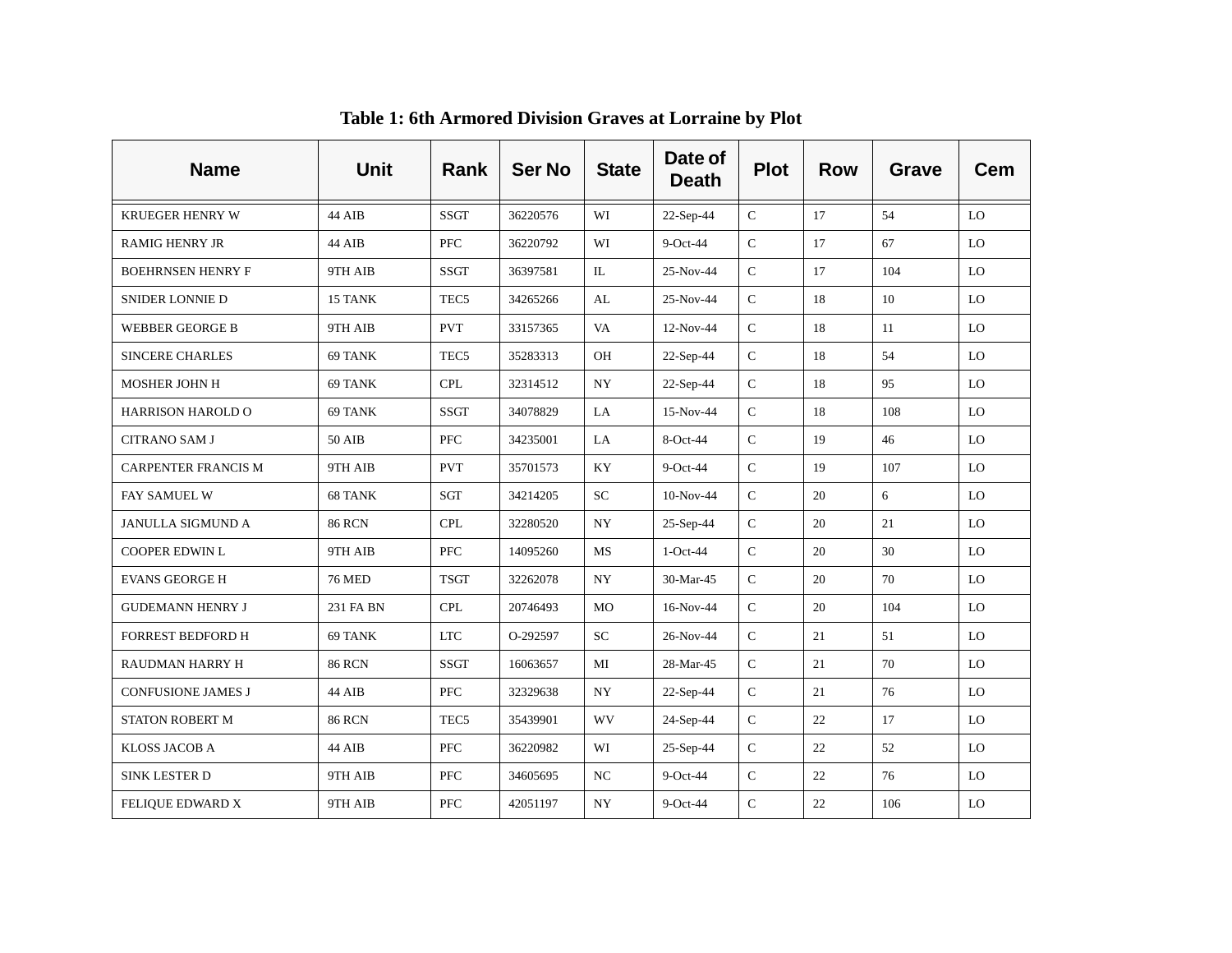| <b>Name</b>              | <b>Unit</b>   | Rank             | <b>Ser No</b> | <b>State</b> | Date of<br><b>Death</b> | <b>Plot</b>   | <b>Row</b> | Grave | <b>Cem</b> |
|--------------------------|---------------|------------------|---------------|--------------|-------------------------|---------------|------------|-------|------------|
| <b>SCHRAMKE PAUL A</b>   | 44 AIB        | <b>PVT</b>       | 36078944      | IL           | 18-Oct-44               | $\mathcal{C}$ | 23         | 67    | LO         |
| <b>JOHNSON ROBERT H</b>  | 9TH AIB       | SGT              | 35351574      | IN           | 12-Nov-44               | $\mathsf C$   | 24         | 12    | LO         |
| <b>GONANO RENO</b>       | 15 TANK       | <b>PFC</b>       | 33668556      | PA           | 22-Nov-44               | $\mathsf{C}$  | 24         | 14    | LO         |
| DE NIO OLIVER G JR       | 50 AIB        | <b>PVT</b>       | 32028827      | <b>NY</b>    | $9$ -Oct-44             | $\mathsf{C}$  | 24         | 18    | LO         |
| KORDELSKI LOUIS J        | 69 TANK       | <b>PVT</b>       | 32310447      | <b>NY</b>    | 18-Nov-44               | $\mathsf C$   | 24         | 35    | LO         |
| FIELDMAN RALPH H         | 603 TD        | SGT              | 36337431      | IL           | $1-Oct-44$              | $\mathsf{C}$  | 24         | 37    | LO         |
| <b>BURTON CLARENCE R</b> | 44 AIB        | <b>PVT</b>       | 38482005      | TX           | 22-Sep-44               | ${\bf C}$     | 24         | 76    | LO         |
| <b>COSSELL WILLIAM F</b> | 50 AIB        | <b>PVT</b>       | 33704487      | PA           | 8-Oct-44                | $\mathsf{C}$  | 25         | 18    | LO         |
| <b>BARRON WILBUR J</b>   | 69 TANK       | <b>PFC</b>       | 32309647      | NY.          | 16-Nov-44               | $\mathbf C$   | 25         | 35    | LO         |
| WRIGHT MARVIN A          | 9TH AIB       | <b>PFC</b>       | 32309662      | <b>NY</b>    | $1-Oct-44$              | $\mathsf{C}$  | 25         | 37    | LO         |
| <b>KELLEY ENOCH E</b>    | 9TH AIB       | <b>TSGT</b>      | 34056720      | FL           | $1-Oct-44$              | $\mathsf{C}$  | 25         | 72    | LO         |
| WILT ALBERT F            | 9TH AIB       | <b>PFC</b>       | 33508004      | PA           | $1-Oct-44$              | ${\bf C}$     | 25         | 82    | LO         |
| WLAS WILLIAM J           | 9TH AIB       | <b>SSGT</b>      | 36397563      | IL           | $1-Oct-44$              | $\mathsf{C}$  | 26         | 72    | LO         |
| <b>BECKER PETER JR</b>   | 15 TANK       | <b>PVT</b>       | 35293581      | OH           | $1-Oct-44$              | $\mathsf{C}$  | 26         | 93    | LO         |
| THOMPSON JOHN M          | 44 AIB        | <b>PVT</b>       | 35340716      | OH           | 22-Sep-44               | $\mathsf{C}$  | 26         | 95    | LO         |
| <b>SUTTON AULSEY M</b>   | 68 TANK       | <b>PFC</b>       | 34242430      | FL           | 28-Oct-44               | $\mathsf C$   | 28         | 41    | LO         |
| <b>BINKLEY JOSEPH A</b>  | 9TH AIB       | TEC <sub>4</sub> | 34147968      | <b>TN</b>    | 27-Mar-45               | ${\bf C}$     | 28         | 70    | LO         |
| <b>HAMILTON ROBERT N</b> | 9TH AIB       | <b>PFC</b>       | 33166930      | PA           | $12-Nov-44$             | $\mathsf C$   | 29         | 31    | LO         |
| HARTZ CLARENCE E         | <b>50 AIB</b> | <b>PFC</b>       | 33168993      | PA           | 25-Sep-44               | $\mathsf{C}$  | 30         | 46    | LO         |
| <b>LENGLE HARVEY D</b>   | 15 TANK       | <b>PFC</b>       | 33620599      | PA           | 20-Mar-45               | $\mathsf{C}$  | 30         | 57    | LO         |
| <b>BOLDUC DONALD J</b>   | 9TH AIB       | PFC              | 31426525      | MA           | 12-Nov-44               | ${\bf C}$     | 30         | 59    | LO         |
| <b>DALTON FRANCIS</b>    | <b>86 RCN</b> | SGT              | 13077610      | PA           | 30-Mar-45               | $\mathsf{C}$  | 32         | 44    | LO         |

**Table 1: 6th Armored Division Graves at Lorraine by Plot**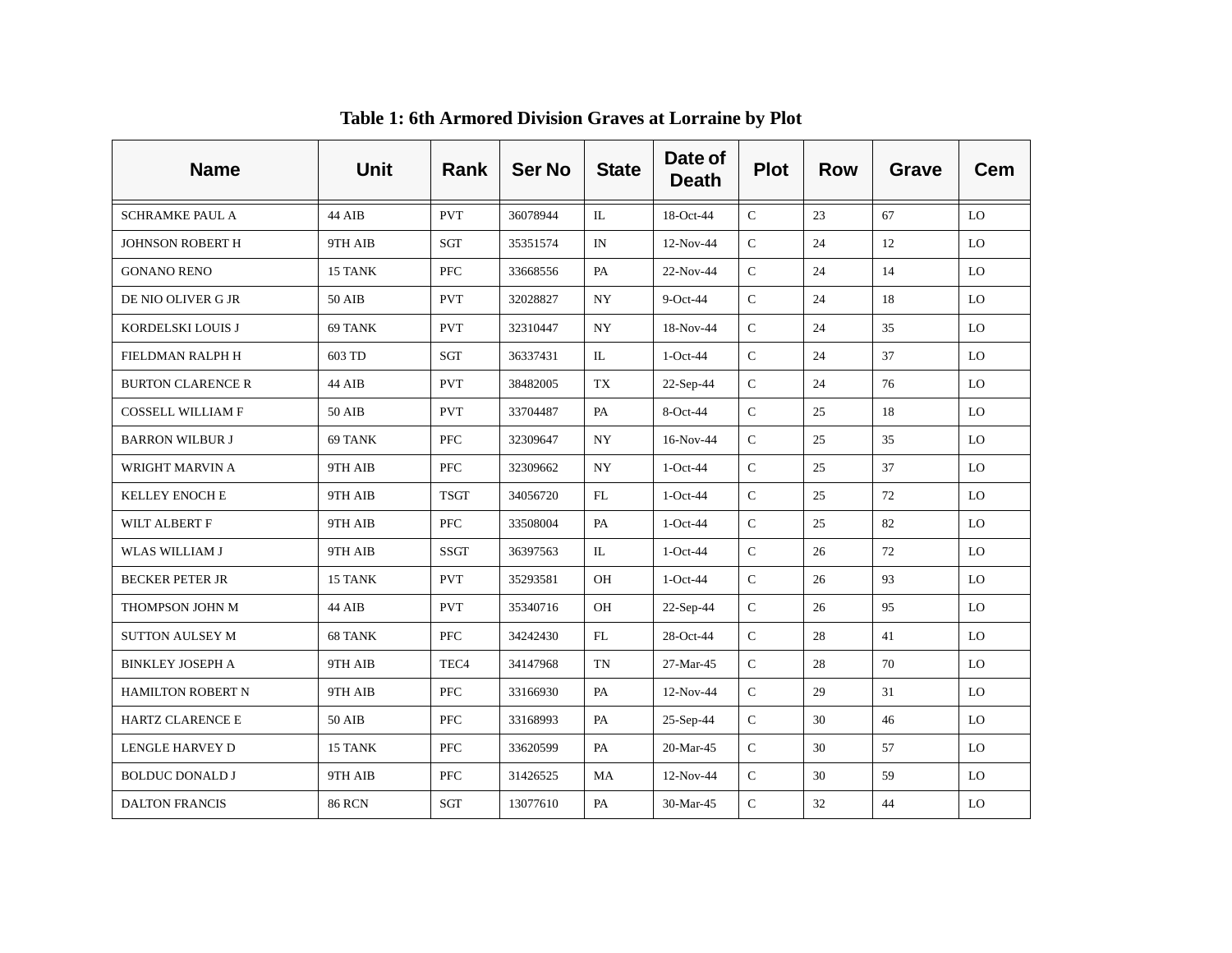| <b>Name</b>                      | <b>Unit</b>   | Rank             | <b>Ser No</b> | <b>State</b> | Date of<br><b>Death</b> | <b>Plot</b> | <b>Row</b>     | <b>Grave</b> | Cem |
|----------------------------------|---------------|------------------|---------------|--------------|-------------------------|-------------|----------------|--------------|-----|
| <b>DURANEY JOSEPH A</b>          | 44 AIB        | PFC              | 35610562      | OH           | 9-Oct-44                | $\mathbf C$ | 32             | 49           | LO  |
|                                  |               |                  |               |              |                         |             |                |              |     |
| <b>PLOT: D</b>                   |               |                  |               |              |                         |             |                |              |     |
| PERSOHN RICHARD G                | 9TH AIB       | 2LT              | O1059237      | <b>OH</b>    | $1-Apr-45$              | D           | 42             | 33           | LO  |
| <b>CASTELLI ANTHONY</b>          | 44 AIB        | <b>PFC</b>       | 42131628      | <b>CT</b>    | 26-Mar-45               | D           | 43             | 30           | LO  |
| <b>LESSARD MITCHELL</b>          | 44 AIB        | <b>PFC</b>       | 34029632      | LA           | 30-Mar-45               | D           | 43             | 33           | LO  |
| <b>CHENOWETH ARTHUR</b>          | 44 AIB        | PFC              | 39405411      | CA           | 26-Mar-45               | D           | 45             | 30           | LO  |
|                                  |               |                  |               |              |                         |             |                |              |     |
| <b>PLOT: E</b>                   |               |                  |               |              |                         |             |                |              |     |
| <b>HILLMAN SHERMAN B</b>         | 44 AIB        | <b>PFC</b>       | 39725789      | CA           | 20-Mar-45               | E           | 6              | 33           | LO  |
| <b>MCALEER JOSEPH F</b>          | 25 ENGR       | TEC <sub>5</sub> | 33157543      | PA           | 27-Sep-44               | $\mathbf E$ | 8              | 24           | LO  |
| <b>AGUIRRE SAMUEL</b>            | 603 TD        | <b>PFC</b>       | 39081409      | CA           | 27-Sep-44               | E           | 11             | 24           | LO  |
| <b>WOODS JAMES</b>               | 15 TANK       | TEC <sub>5</sub> | 33167317      | PA           | 8-Oct-44                | $\mathbf E$ | 13             | 24           | LO  |
| <b>JACHWAK ALEXANDER</b>         | 44 AIB        | <b>PFC</b>       | 6913157       | MI           | 26-Mar-45               | E           | 19             | 20           | LO  |
| POWELL AARON M                   | 50 AIB        | PFC              | 37732304      | MO           | 8-Oct-44                | E           | 21             | 24           | LO  |
| <b>BERGER MYRON H</b>            | 50 AIB        | <b>CPL</b>       | 36071690      | IL           | 8-Oct-44                | E           | 22             | 24           | LO  |
|                                  |               |                  |               |              |                         |             |                |              |     |
| <b>PLOT: F</b>                   |               |                  |               |              |                         |             |                |              |     |
| No Sixers are interred in Plot F |               |                  |               |              |                         |             |                |              |     |
| <b>PLOT: G</b>                   |               |                  |               |              |                         |             |                |              |     |
| COLE GEORGE L                    | <b>44 AIB</b> | <b>PFC</b>       | 33178485      | PA           | 26-Nov-44               | G           | $\overline{4}$ | 14           | LO  |

**Table 1: 6th Armored Division Graves at Lorraine by Plot**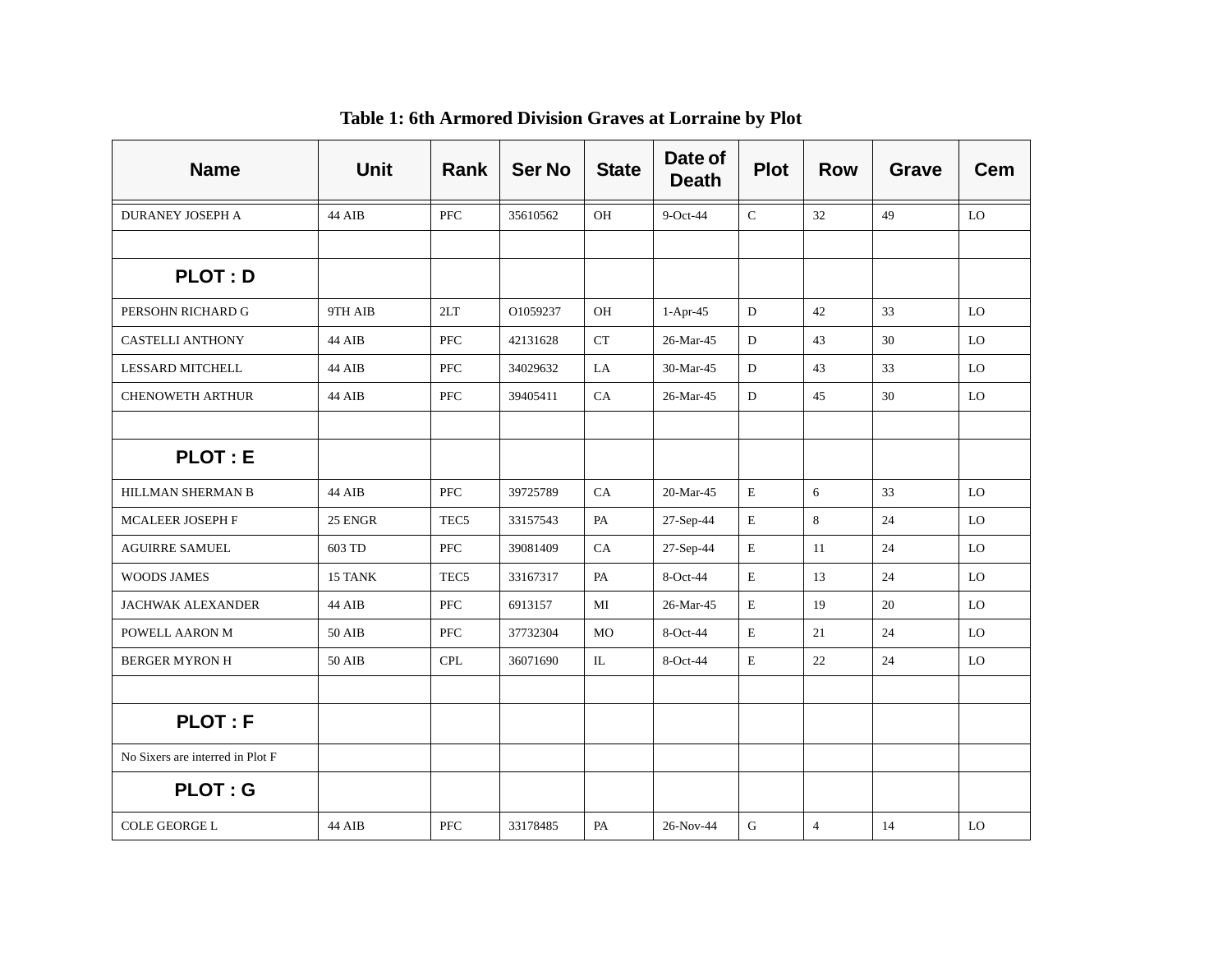| <b>Name</b>                        | <b>Unit</b>   | Rank             | <b>Ser No</b> | <b>State</b>             | Date of<br><b>Death</b> | <b>Plot</b> | <b>Row</b>     | Grave | <b>Cem</b> |
|------------------------------------|---------------|------------------|---------------|--------------------------|-------------------------|-------------|----------------|-------|------------|
| <b>CARRERAS DANNY A</b>            | 50 AIB        | <b>PVT</b>       | 38579596      | NM                       | 19-Nov-44               | G           | 9              | 17    | LO         |
| <b>MARRO JOHN</b>                  | 50 AIB        | PFC              | 35752756      | WV                       | $12-Nov-44$             | G           | 9              | 32    | LO         |
| <b>DUKE EARON F</b>                | 44 AIB        | <b>SSGT</b>      | 34146247      | TN                       | 24-Nov-44               | $\mathsf G$ | 11             | 20    | LO         |
| <b>SHARPE HANSON R</b>             | 128 ORD       | 2LT              | O2049717      | WV                       | $21$ -Dec-44            | G           | 11             | 39    | LO         |
| NISIVOCCIA DANIEL                  | 25 ENGR       | SGT              | 32305103      | $N$ J                    | 24-Nov-44               | G           | 11             | 41    | LO         |
| <b>CANTER FRANK J</b>              | 44 AIB        | <b>CPL</b>       | 12061681      | <b>NY</b>                | $22-Sep-44$             | $\mathbf G$ | 12             | 13    | LO         |
| DOW RUSSELL S                      | 15 TANK       | 2LT              | 1013684       | DC                       | 19-Nov-44               | ${\bf G}$   | 12             | 17    | LO         |
| SPAULDING JAMES E**                | 253 FA BN     | TEC <sub>5</sub> | 35721557      | KY                       | 27-Sep-44               | ${\bf G}$   | 13             | 36    | LO         |
| <b>WEINSTEIN DAVE</b>              | 50 AIB        | <b>SSGT</b>      | 32106757      | $\ensuremath{\text{NY}}$ | 27-Jul-45               | $\mathsf G$ | 16             | 34    | LO         |
| <b>RUCKER JAMES R</b>              | 44 AIB        | <b>PFC</b>       | 35610245      | OH                       | $9$ -Oct-44             | $\mathbf G$ | 16             | 36    | LO         |
| <b>GOLISESKI MICHAEL J</b>         | <b>86 RCN</b> | <b>CPL</b>       | 32180346      | NY                       | $1-Dec-44$              | ${\bf G}$   | 17             | 25    | $\rm LO$   |
|                                    |               |                  |               |                          |                         |             |                |       |            |
| <b>PLOT: H</b>                     |               |                  |               |                          |                         |             |                |       |            |
| Lorraine does not have a Section H |               |                  |               |                          |                         |             |                |       |            |
| <b>PLOT: I</b>                     |               |                  |               |                          |                         |             |                |       |            |
| Lorraine does not have a Section I |               |                  |               |                          |                         |             |                |       |            |
| PLOT: J                            |               |                  |               |                          |                         |             |                |       |            |
| JOHNSTON HUGH H                    | 50 AIB        | MAJ              | O-362915      | MD                       | $6$ -Dec-44             | J           | $\overline{3}$ | 10    | LO         |
| <b>COOLEY ORRIN FJR</b>            | 603 TD        | SGT              | 39231287      | CA                       | $1-Oct-44$              | J           | 5              | 11    | LO         |
| MEDLIN DEWEY                       | 9TH AIB       | PFC              | 34265980      | GA                       | 26-Nov-44               | J           | 8              | 14    | LO         |
| <b>COUSINEAU ROBERT M</b>          | 69 TANK       | TEC <sub>5</sub> | 36882488      | MI                       | 26-Mar-45               | J           | 13             | 24    | LO         |

**Table 1: 6th Armored Division Graves at Lorraine by Plot**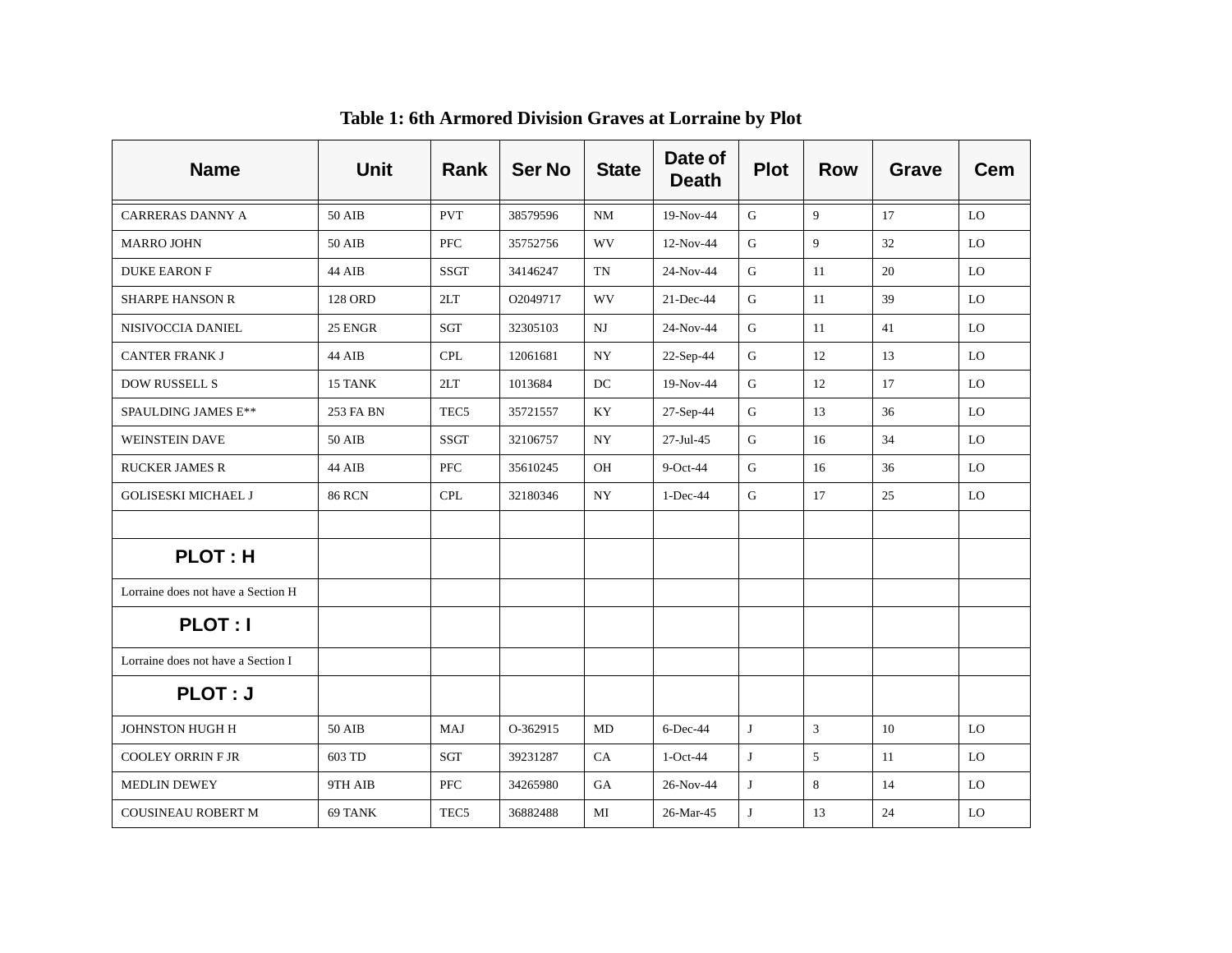| <b>Name</b>              | <b>Unit</b>   | Rank                 | <b>Ser No</b> | <b>State</b> | Date of<br><b>Death</b> | <b>Plot</b> | <b>Row</b> | Grave | Cem |
|--------------------------|---------------|----------------------|---------------|--------------|-------------------------|-------------|------------|-------|-----|
| <b>THOMAS ALBERT</b>     | 15 TANK       | $\operatorname{SGT}$ | 33056107      | PA           | 20-Nov-44               | J           | 13         | 14    | LO. |
| POTTER WILLIAM H**       | 253 FA BN     | <b>CPL</b>           | 35693256      | KY.          | 26-Nov-44               | J           | 14         | 29    | LO  |
| MILLER CORDELL W         | 68 TANK       | <b>CPL</b>           | 34236119      | AR           | $4$ -Dec-44             | J           | 15         | 18    | LO  |
| <b>KATILA GEORGE E</b>   | 50 AIB        | PFC                  | 35300903      | <b>OH</b>    | 5-Dec-44                | J           | 16         | 14    | LO  |
| <b>MADISON KELLIS L</b>  | 9TH AIB       | <b>TSGT</b>          | 34134314      | MS           | $12-Nov-44$             | J           | 16         | 28    | LO  |
| <b>BEACHAM RAY E</b>     | 9TH AIB       | <b>PVT</b>           | 15316984      | OH           | 25-Nov-44               | J           | 17         | 13    | LO  |
| <b>BASTARACHE EDWARD</b> | 50 AIB        | SGT                  | 20113361      | MA           | $11-Nov-44$             | J           | 18         | 14    | LO  |
| EISENHARD HAROLD G       | 9TH AIB       | TEC <sub>5</sub>     | 33369541      | PA           | 26-Nov-44               | J           | 19         | 13    | LO  |
| <b>BOHUNICKY STEVE C</b> | <b>86 RCN</b> | <b>CAPT</b>          | O1010253      | PA           | 13-Nov-44               | J           | 20         | 19    | LO  |
| RABIDEAU KENNETH W       | 15 TANK       | TEC <sub>4</sub>     | 36195177      | MI           | $11-Nov-44$             | $\bf{J}$    | 20         | 22    | LO  |
| <b>BUSH AUSLEY D</b>     | 68 TANK       | <b>PVT</b>           | 34256924      | NC           | 15-Nov-44               | J           | 21         | 13    | LO  |
| <b>BROWN ROBERT A</b>    | 9TH AIB       | <b>PFC</b>           | 35596839      | <b>OH</b>    | 26-Nov-44               | J           | 21         | 14    | LO. |
| WOOD REGINALD V          | 603 TD        | <b>CPL</b>           | 6832878       | MI           | 25-Nov-44               | J           | 21         | 20    | LO  |
| <b>LINDEEN BRUCE A</b>   | 603 TD        | <b>PVT</b>           | 19071216      | MT           | $11-Nov-44$             | J           | 23         | 31    | LO  |
| LOCH NICKOLAS C          | 15 TANK       | TEC <sub>5</sub>     | 32309562      | NY           | 25-Nov-44               | J           | 24         | 37    | LO  |
| <b>KITZMAN ROY R</b>     | 15 TANK       | SGT                  | 36239307      | WI           | 23-Nov-44               | J           | 25         | 18    | LO  |
| <b>CIESLAK STEPHEN P</b> | 15 TANK       | <b>CPL</b>           | 32313020      | NY           | 15-Nov-44               | J           | 26         | 39    | LO  |
| <b>HABURSKY JOHN J</b>   | 9TH AIB       | <b>PFC</b>           | 35610451      | OH           | $1-Oct-44$              | J           | 28         | 11    | LO  |
| <b>SANDERS HAROLD E</b>  | 9TH AIB       | <b>PVT</b>           | 36978072      | MI           | 25-Nov-44               | J           | 29         | 33    | LO  |
| EDWARDS FLOYD R          | 50 AIB        | <b>PFC</b>           | 34214423      | SC           | 23-Nov-44               | J           | 30         | 16    | LO. |
| <b>BRAND CHARLES J</b>   | 68 TANK       | SGT                  | 32313054      | NY           | 7-Dec-44                | J           | 31         | 32    | LO  |
| WEIS CLYDE F             | 603 TD        | SGT                  | 19050639      | CA.          | $10-Nov-44$             | J           | 32         | 32    | LO  |

**Table 1: 6th Armored Division Graves at Lorraine by Plot**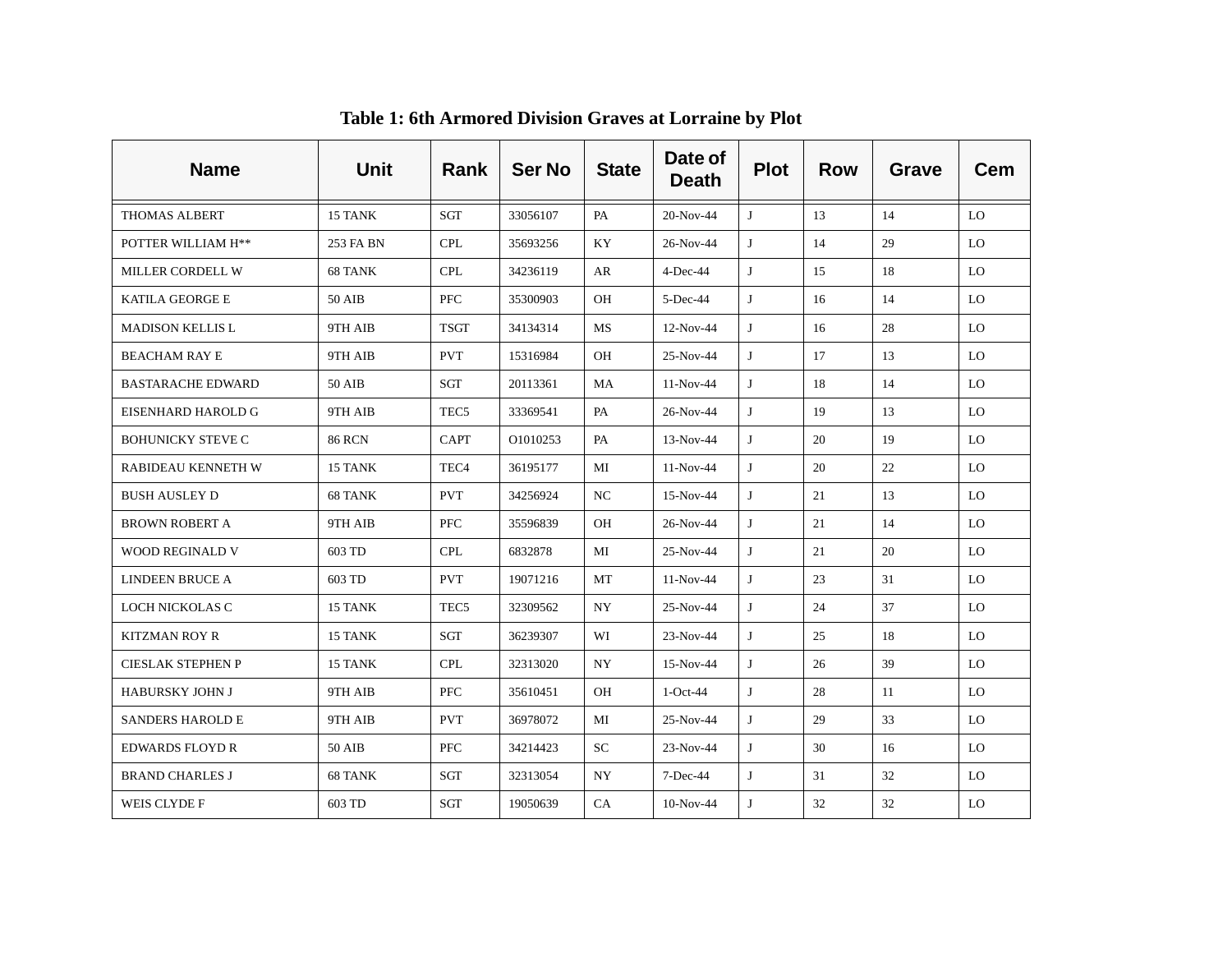| <b>Name</b>                 | <b>Unit</b> | Rank             | <b>Ser No</b> | <b>State</b> | Date of<br><b>Death</b> | <b>Plot</b> | <b>Row</b>     | Grave  | <b>Cem</b> |
|-----------------------------|-------------|------------------|---------------|--------------|-------------------------|-------------|----------------|--------|------------|
| <b>MORRISON DARRELL E**</b> | 253 FA BN   | <b>PVT</b>       | 35721896      | IN           | $10$ -Oct-44            | J           | 34             | 11     | LO         |
| <b>BARTZ FRANK L</b>        | 603 TD      | <b>PFC</b>       | 16000046      | IL           | 29-Mar-45               | J           | 36             | 25     | LO.        |
| <b>MISH ANDREW M</b>        | 9TH AIB     | <b>PVT</b>       | 33168952      | PA           | $4$ -Dec-44             | J           | 37             | 36     | LO         |
| <b>HOSE ELMER L</b>         | 44 AIB      | <b>PFC</b>       | 35375704      | WV           | $14-Nov-44$             | J           | 38             | 31     | LO.        |
| <b>KOCH FRANK J JR</b>      | 603 TD      | <b>PFC</b>       | 39386352      | OR.          | 29-Mar-45               | J           | 40             | 24     | LO.        |
| NYJORDET KALMER             | 69 TANK     | 1LT              | O1017930      | ND           | 16-Nov-44               | J           | 40             | 29     | LO.        |
| <b>MCAVOY FRANCIS L</b>     | 44 AIB      | <b>PVT</b>       | 36897951      | MI           | $15-Nov-44$             | J           | 41             | 33     | LO.        |
| THOMPSON MURRAY G           | 50 AIB      | 2LT              | O1315504      | NY           | 26-Nov-44               | J           | 41             | 36     | LO         |
| <b>BURCH FRANCIS L</b>      | 50 AIB      | <b>PFC</b>       | 33740323      | DC           | $16-Nov-44$             | J           | 43             | 28     | LO         |
| <b>DOYLE CHARLES A</b>      | 9TH AIB     | <b>PVT</b>       | 36145980      | MI           | 11-Dec-44               | J           | 45             | 20     | LO         |
| <b>PLOT: K</b>              |             |                  |               |              |                         |             |                |        |            |
| <b>OWENS WILLIAM</b>        | 50 AIB      | <b>SSGT</b>      | 6665745       | KY           | $8-Oct-44$              | K           | $\overline{4}$ | 11     | LO         |
| NEUSTADT HARRY C            | 603 TD      | <b>CPL</b>       | 39844559      | <b>CA</b>    | $11-Nov-44$             | K           | 9              | $\tau$ | LO         |
| <b>GORDIN SHERMAN</b>       | 9TH AIB     | <b>PVT</b>       | 35296762      | OH           | 26-Nov-44               | K           | 9              | 8      | LO         |
| <b>DUNFORD LAWRENCE B</b>   | 68 TANK     | SGT              | 32291398      | NY.          | $8-Oct-44$              | K           | 10             | 18     | LO.        |
| <b>ABEL HOWARD W</b>        | <b>CCB</b>  | TEC <sub>5</sub> | 37159224      | MN           | $21-Mar-45$             | K           | 12             | 25     | LO.        |
| <b>REESE WILLIAM P</b>      | 15 TANK     | <b>PVT</b>       | 33053948      | PA           | $1-Oct-44$              | K           | 13             | 22     | LO.        |
| REGISTER WILLIAM A          | 44 AIB      | <b>PVT</b>       | 34201344      | FL           | $9$ -Oct-44             | K           | 16             | 14     | LO.        |
| PATAYE RUSSELL F            | 128 FA BN   | <b>PVT</b>       | 42094189      | NY.          | 12-Feb-46               | K           | 17             | 11     | LO         |
| <b>EATON LEWIS G</b>        | 50 AIB      | SGT              | 32470917      | NY           | $11-Nov-44$             | K           | 19             | 18     | LO         |
| FORET DANIEL T              | 50 AIB      | <b>PFC</b>       | 34070219      | LA.          | 24-Feb-45               | K           | 22             | 24     | LO.        |
| <b>EVANS OSCARF</b>         | 69 TANK     | <b>PFC</b>       | 32291309      | VT           | $4-Jan-45$              | K           | 26             | 23     | LO         |

**Table 1: 6th Armored Division Graves at Lorraine by Plot**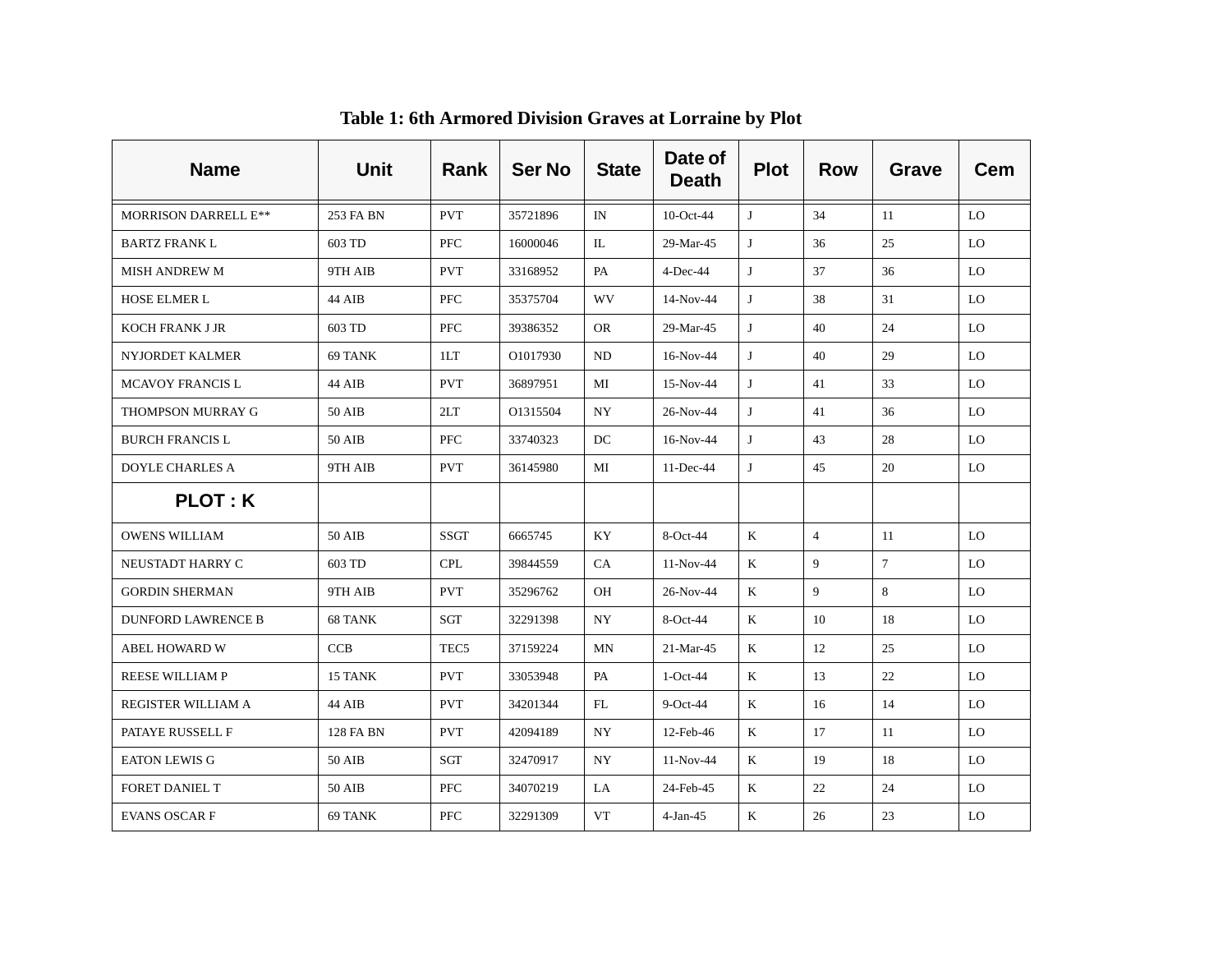| <b>Name</b>             | Unit          | Rank       | <b>Ser No</b> | <b>State</b> | Date of<br><b>Death</b> | <b>Plot</b>  | <b>Row</b> | <b>Grave</b> | <b>Cem</b> |
|-------------------------|---------------|------------|---------------|--------------|-------------------------|--------------|------------|--------------|------------|
| <b>CLARK DANIEL</b>     | 603 TD        | SGT        | 34535777      | $\Pi$ .      | 12-Nov-44               | $\bf K$      | 26         | 31           | LO.        |
| LUCA SEBASTIAN A        | 69 TANK       | <b>SGT</b> | 32180052      | NY.          | 12-Nov-44               | $\mathbf{K}$ | 27         | 34           | LO         |
| NEFF HARLEY C           | 50 AIB        | PFC        | 35752879      | <b>WV</b>    | $12-Nov-44$             | $\mathbf{K}$ | 28         | $\tau$       | LO.        |
| TURNQUIST ARTHUR F      | 25 ENGR       | <b>CPL</b> | 37319144      | KY           | 26-Nov-44               | $\mathbf{K}$ | 28         | 38           | LO         |
| WELLER GEARY E          | 15 TANK       | PFC        | 33723123      | MD           | $12-Nov-44$             | K            | 32         | 37           | LO.        |
| ALLEN EDWARD A JR       | 15 TANK       | 1LT        | O1017886      | MO           | $2-Jan-45$              | $\mathbf{K}$ | 35         | 32           | LO         |
| <b>FRANKLIN IVAN</b>    | 9TH AIB       | <b>PVT</b> | 33166869      | PA           | $12-Nov-44$             | K            | 39         | 21           | LO         |
| STEIFEL WILLIAM S       | 9TH AIB       | <b>PVT</b> | 33836753      | PA           | $1-Oct-44$              | $\mathbf{K}$ | 41         | 25           | LO.        |
| <b>WOODARD WALTER N</b> | 69 TANK       | <b>PVT</b> | 34723788      | TN           | $8-Oct-44$              | $\mathbf{K}$ | 42         | 25           | LO.        |
| <b>MCDOWELL ROY E</b>   | <b>50 AIB</b> | <b>PVT</b> | 35071857      | KY           | $10$ -Oct-44            | K            | 47         | 30           | LO         |
|                         |               |            |               |              |                         |              |            |              |            |

**Table 1: 6th Armored Division Graves at Lorraine by Plot**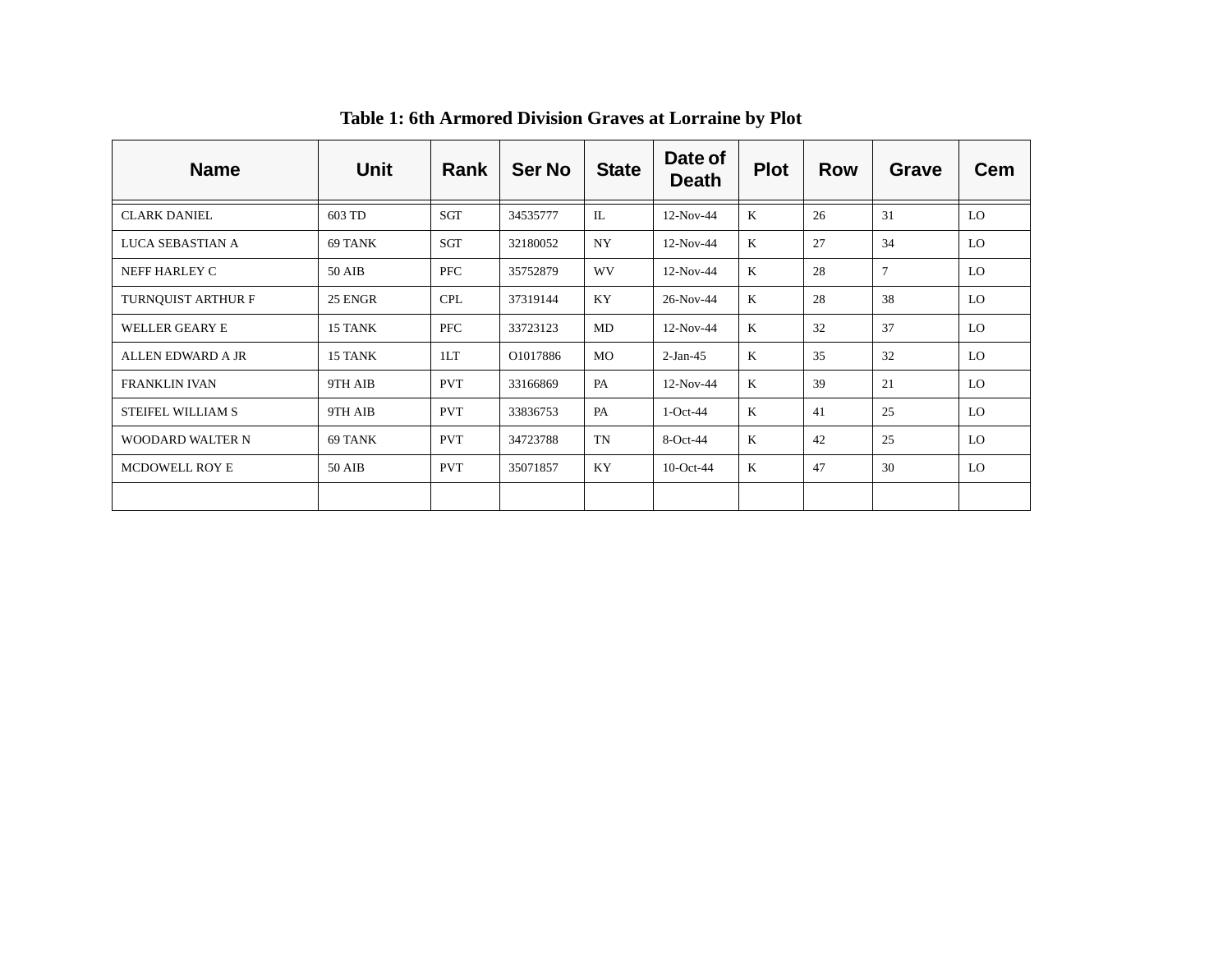| <b>Name</b>                | <b>Unit</b>    | Rank             | <b>Ser No</b> | <b>State</b> | Date of<br><b>Death</b> | <b>Plot</b>  | <b>Row</b> | Grave          | <b>Cem</b>     |
|----------------------------|----------------|------------------|---------------|--------------|-------------------------|--------------|------------|----------------|----------------|
|                            |                |                  |               |              |                         |              |            |                |                |
| <b>MP PLAT:</b>            |                |                  |               |              |                         |              |            |                |                |
| <b>TEARNEY THOMAS M</b>    | <b>MP PLAT</b> | <b>PVT</b>       | 39208024      | OK           | $4-Nov-44$              | $\mathbf B$  | 20         | 51             | LO             |
| CCB:                       |                |                  |               |              |                         |              |            |                |                |
| <b>ABEL HOWARD W</b>       | <b>CCB</b>     | TEC <sub>5</sub> | 37159224      | MN           | 21-Mar-45               | $\mathbf{K}$ | 12         | 25             | LO             |
| SIEBERT HERBERT A          | <b>CCB</b>     | <b>SSGT</b>      | 32284566      | <b>NY</b>    | 21-Mar-45               | $\mathbf B$  | 15         | 49             | LO             |
| <b>76 MED BN:</b>          |                |                  |               |              |                         |              |            |                |                |
| <b>EVANS GEORGE H</b>      | <b>76 MED</b>  | <b>TSGT</b>      | 32262078      | <b>NY</b>    | 30-Mar-45               | $\mathsf{C}$ | 20         | 70             | LO             |
| <b>ULLBERG CARL R</b>      | <b>76 MED</b>  | <b>PVT</b>       | 37159147      | MN           | 16-Nov-44               | $\mathbf{B}$ | 20         | 8              | LO             |
| VOLLINO SALVATORE L        | <b>76 MED</b>  | <b>PVT</b>       | 32311840      | <b>NY</b>    | 8-Oct-44                | $\mathbf B$  | 20         | 37             | L <sub>O</sub> |
| <b>86 CAV RECON:</b>       |                |                  |               |              |                         |              |            |                |                |
| <b>BOHUNICKY STEVE C</b>   | <b>86 RCN</b>  | <b>CAPT</b>      | O1010253      | PA           | $13-Nov-44$             | J            | 20         | 19             | LO             |
| <b>DALTON FRANCIS</b>      | <b>86 RCN</b>  | SGT              | 13077610      | PA           | 30-Mar-45               | $\mathsf{C}$ | 32         | 44             | LO             |
| DARLING EDWARD J           | <b>86 RCN</b>  | <b>PFC</b>       | 31329978      | CT           | 15-Dec-44               | $\mathbf C$  | 15         | 36             | LO             |
| DLUZNIEWSKI EDWARD J       | <b>86 RCN</b>  | <b>PVT</b>       | 42144365      | NJ           | 25-Mar-45               | $\mathbf B$  | 24         | 9              | LO             |
| FAY JOHN D                 | <b>86 RCN</b>  | 1LT              | O-435382      | CA           | 11-Nov-44               | $\, {\bf B}$ | 18         | $\overline{4}$ | LO             |
| <b>GAA GEORGE W</b>        | <b>86 RCN</b>  | TEC <sub>4</sub> | 32312911      | <b>NY</b>    | 15-Dec-44               | A            | 27         | 30             | LO             |
| <b>GOLISESKI MICHAEL J</b> | <b>86 RCN</b>  | <b>CPL</b>       | 32180346      | <b>NY</b>    | $1-Dec-44$              | G            | 17         | 25             | LO             |
| <b>JANULLA SIGMUND A</b>   | <b>86 RCN</b>  | <b>CPL</b>       | 32280520      | <b>NY</b>    | $25-Sep-44$             | $\mathbf C$  | 20         | 21             | LO             |
| <b>RAUDMAN HARRY H</b>     | <b>86 RCN</b>  | <b>SSGT</b>      | 16063657      | MI           | 28-Mar-45               | $\mathsf{C}$ | 21         | 70             | LO             |

**Table 2: 6th Armored Division Graves at Lorraine by Unit**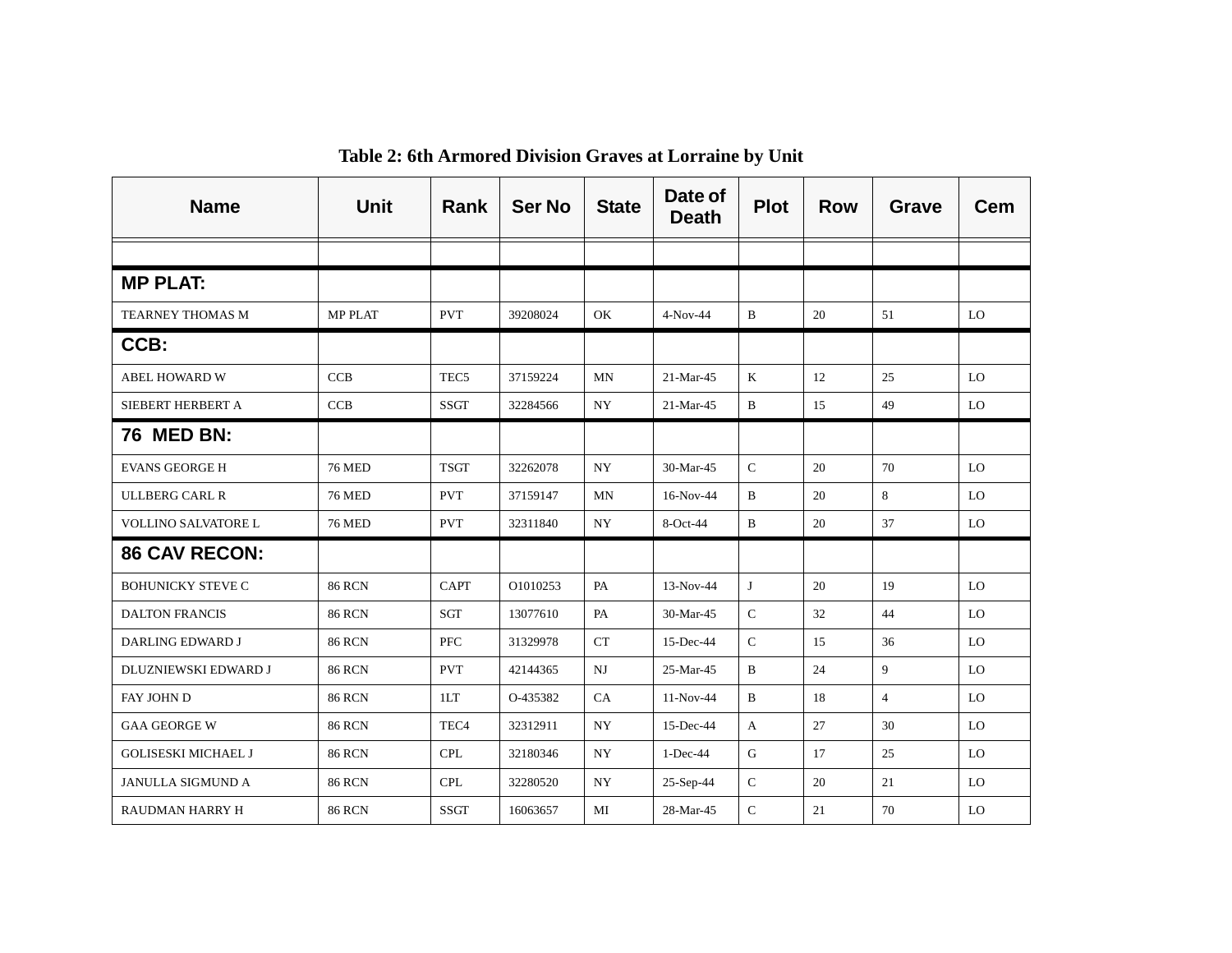| <b>Name</b>            | <b>Unit</b>   | <b>Rank</b>      | <b>Ser No</b> | <b>State</b> | Date of<br><b>Death</b> | <b>Plot</b>      | <b>Row</b>   | <b>Grave</b>   | <b>Cem</b> |
|------------------------|---------------|------------------|---------------|--------------|-------------------------|------------------|--------------|----------------|------------|
| <b>STATON ROBERT M</b> | <b>86 RCN</b> | TEC <sub>5</sub> | 35439901      | WV           | 24-Sep-44               | $\mathsf{C}$     | 22           | 17             | LO         |
| <b>VOLPE ANTHONY S</b> | <b>86 RCN</b> | <b>CPL</b>       | 33157976      | MD           | 13-Nov-44               | ${\bf C}$        | 16           | 47             | <b>LO</b>  |
| <b>15 TANK:</b>        |               |                  |               |              |                         |                  |              |                |            |
| <b>ADAMS LOUIS D</b>   | 15 TANK       | <b>SSGT</b>      | 33175593      | PA           | $25-Mar-45$             | A                | 20           | 51             | LO         |
| ALLEN EDWARD A JR      | 15 TANK       | 1LT              | O1017886      | <b>MO</b>    | $2-Jan-45$              | $\bf K$          | 35           | 32             | LO         |
| <b>BECKER PETER JR</b> | 15 TANK       | <b>PVT</b>       | 35293581      | OH           | $1-Oct-44$              | $\mathbf C$      | 26           | 93             | LO         |
| <b>CARNES RALPH J</b>  | 15 TANK       | <b>PFC</b>       | 34513964      | <b>SC</b>    | $1-Oct-44$              | $\mathsf{C}$     | 5            | 76             | LO         |
| CIESLAK STEPHEN P      | 15 TANK       | <b>CPL</b>       | 32313020      | NY           | 15-Nov-44               | J                | $26\,$       | 39             | LO         |
| <b>COLLINS BEN T</b>   | 15 TANK       | TEC <sub>5</sub> | 34214523      | SC           | 15-Nov-44               | $\mathbf{A}$     | 20           | 25             | LO         |
| <b>DOW RUSSELL S</b>   | 15 TANK       | 2LT              | 1013684       | DC           | 19-Nov-44               | $\mathbf G$      | 12           | 17             | LO         |
| <b>EDWARDS EARL H</b>  | 15 TANK       | <b>CPL</b>       | 33013735      | PA           | 19-Nov-44               | $\overline{0}$   | $\Omega$     | $\overline{0}$ | LO         |
| <b>GONANO RENO</b>     | 15 TANK       | <b>PFC</b>       | 33668556      | PA           | 22-Nov-44               | $\mathbf C$      | 24           | 14             | LO         |
| KITZMAN ROY R          | 15 TANK       | SGT              | 36239307      | WI           | 23-Nov-44               | J                | 25           | 18             | LO         |
| LENGLE HARVEY D        | 15 TANK       | <b>PFC</b>       | 33620599      | PA           | 20-Mar-45               | $\mathsf{C}$     | 30           | 57             | LO         |
| LOCH NICKOLAS C        | 15 TANK       | TEC <sub>5</sub> | 32309562      | <b>NY</b>    | 25-Nov-44               | J                | 24           | 37             | LO         |
| <b>NOLAN ALFRED W</b>  | 15 TANK       | <b>PVT</b>       | 32309812      | NY           | 8-Oct-44                | B                | 18           | 37             | <b>LO</b>  |
| RABIDEAU KENNETH W     | 15 TANK       | TEC <sub>4</sub> | 36195177      | MI           | 11-Nov-44               | J                | 20           | 22             | LO         |
| <b>REESE WILLIAM P</b> | 15 TANK       | <b>PVT</b>       | 33053948      | PA           | $1-Oct-44$              | $\bf K$          | 13           | 22             | LO         |
| SCHMIDT FRANK J        | 15 TANK       | SGT              | 32262120      | NY           | 22-Nov-44               | $\overline{0}$   | $\mathbf{0}$ | $\overline{0}$ | LO         |
| SNIDER LONNIE D        | 15 TANK       | TEC <sub>5</sub> | 34265266      | AL           | 25-Nov-44               | $\mathsf{C}$     | 18           | 10             | LO         |
| THOMAS ALBERT          | 15 TANK       | SGT              | 33056107      | PA           | 20-Nov-44               | J                | 13           | 14             | LO         |
| THOMAS PAUL N          | 15 TANK       | <b>CPL</b>       | 32944306      | NY           | 22-Nov-44               | $\boldsymbol{0}$ | $\mathbf{0}$ | $\mathbf{0}$   | LO         |

#### **Table 2: 6th Armored Division Graves at Lorraine by Unit**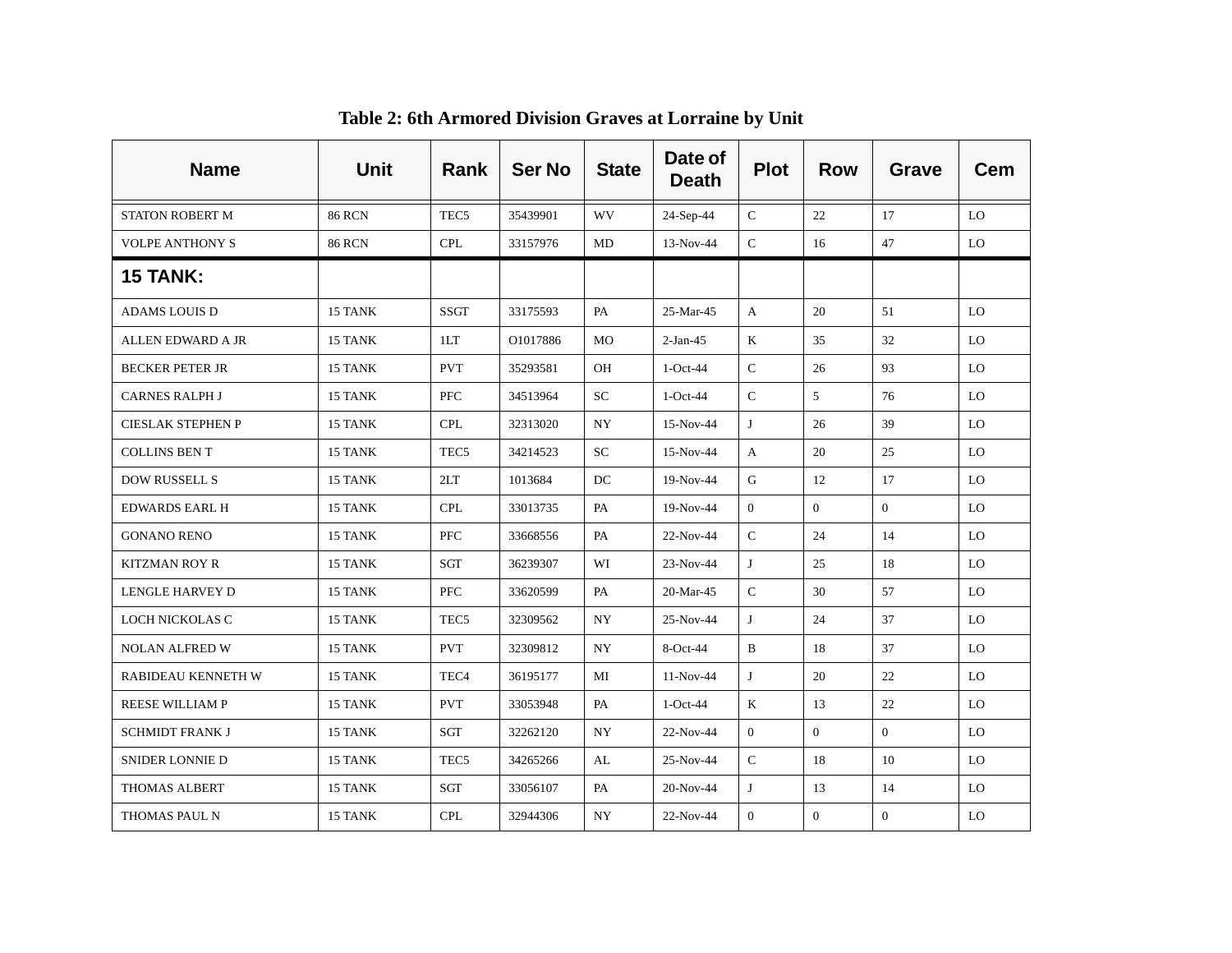| <b>Name</b>               | <b>Unit</b> | Rank             | <b>Ser No</b> | <b>State</b> | Date of<br><b>Death</b> | <b>Plot</b>    | <b>Row</b>     | Grave          | <b>Cem</b> |
|---------------------------|-------------|------------------|---------------|--------------|-------------------------|----------------|----------------|----------------|------------|
| WELLER GEARY E            | 15 TANK     | <b>PFC</b>       | 33723123      | MD           | 12-Nov-44               | K              | 32             | 37             | LO         |
| WINNICKI JOHN W           | 15 TANK     | PFC              | 32290804      | NY           | 19-Nov-44               | $\overline{0}$ | $\overline{0}$ | $\overline{0}$ | <b>LO</b>  |
| <b>WOODS JAMES</b>        | 15 TANK     | TEC <sub>5</sub> | 33167317      | PA           | 8-Oct-44                | $\mathbf E$    | 13             | 24             | LO         |
| <b>ZALATAN FRANK</b>      | 15 TANK     | <b>PVT</b>       | 12072652      | NY           | $1-Oct-44$              | $\mathsf{C}$   | 13             | 84             | LO         |
| 68 TANK:                  |             |                  |               |              |                         |                |                |                |            |
| <b>BRAND CHARLES J</b>    | 68 TANK     | SGT              | 32313054      | NY           | $7-Dec-44$              | J              | 31             | 32             | LO         |
| <b>BUSH AUSLEY D</b>      | 68 TANK     | <b>PVT</b>       | 34256924      | NC           | 15-Nov-44               | J              | 21             | 13             | LO         |
| D'AMICO DOMINICK          | 68 TANK     | <b>PFC</b>       | 32468944      | $N$ J        | 14-Nov-44               | A              | 18             | 19             | LO         |
| <b>DUNFORD LAWRENCE B</b> | 68 TANK     | SGT              | 32291398      | NY.          | $8-Oct-44$              | K              | 10             | 18             | LO         |
| FAY SAMUEL W              | 68 TANK     | SGT              | 34214205      | SC           | $10-Nov-44$             | ${\bf C}$      | 20             | 6              | LO         |
| MILLER CORDELL W          | 68 TANK     | <b>CPL</b>       | 34236119      | AR           | $4$ -Dec-44             | J              | 15             | 18             | LO         |
| <b>SUTTON AULSEY M</b>    | 68 TANK     | <b>PFC</b>       | 34242430      | FL           | 28-Oct-44               | $\mathsf{C}$   | 28             | 41             | LO         |
| <b>SUTTON JAMES L</b>     | 68 TANK     | <b>SSGT</b>      | 36051937      | IL           | 30-Mar-45               | B              | 19             | 13             | LO         |
| 69 TANK:                  |             |                  |               |              |                         |                |                |                |            |
| <b>BARRON WILBUR J</b>    | 69 TANK     | <b>PFC</b>       | 32309647      | <b>NY</b>    | 16-Nov-44               | $\mathsf{C}$   | 25             | 35             | LO         |
| <b>CONNORS EDMUND JR</b>  | 69 TANK     | SGT              | 13056524      | PA           | 25-Sep-44               | $\mathsf{C}$   | 17             | 21             | <b>LO</b>  |
| <b>COUSINEAU ROBERT M</b> | 69 TANK     | TEC <sub>5</sub> | 36882488      | MI           | 26-Mar-45               | J              | 13             | 24             | LO         |
| <b>EVANS OSCARF</b>       | 69 TANK     | PFC              | 32291309      | VT           | $4-Jan-45$              | K              | 26             | 23             | LO.        |
| <b>FORREST BEDFORD H</b>  | 69 TANK     | <b>LTC</b>       | O-292597      | <b>SC</b>    | 26-Nov-44               | ${\bf C}$      | 21             | 51             | LO         |
| <b>GRAY JOHN P</b>        | 69 TANK     | TEC <sub>5</sub> | 34236248      | LA           | 19-Sep-44               | $\overline{0}$ | $\overline{0}$ | $\overline{0}$ | LO         |
| <b>HARRISON HAROLD O</b>  | 69 TANK     | <b>SSGT</b>      | 34078829      | LA           | 15-Nov-44               | $\mathsf{C}$   | 18             | 108            | LO         |
| KORDELSKI LOUIS J         | 69 TANK     | <b>PVT</b>       | 32310447      | NY           | 18-Nov-44               | $\mathsf{C}$   | 24             | 35             | LO         |

#### **Table 2: 6th Armored Division Graves at Lorraine by Unit**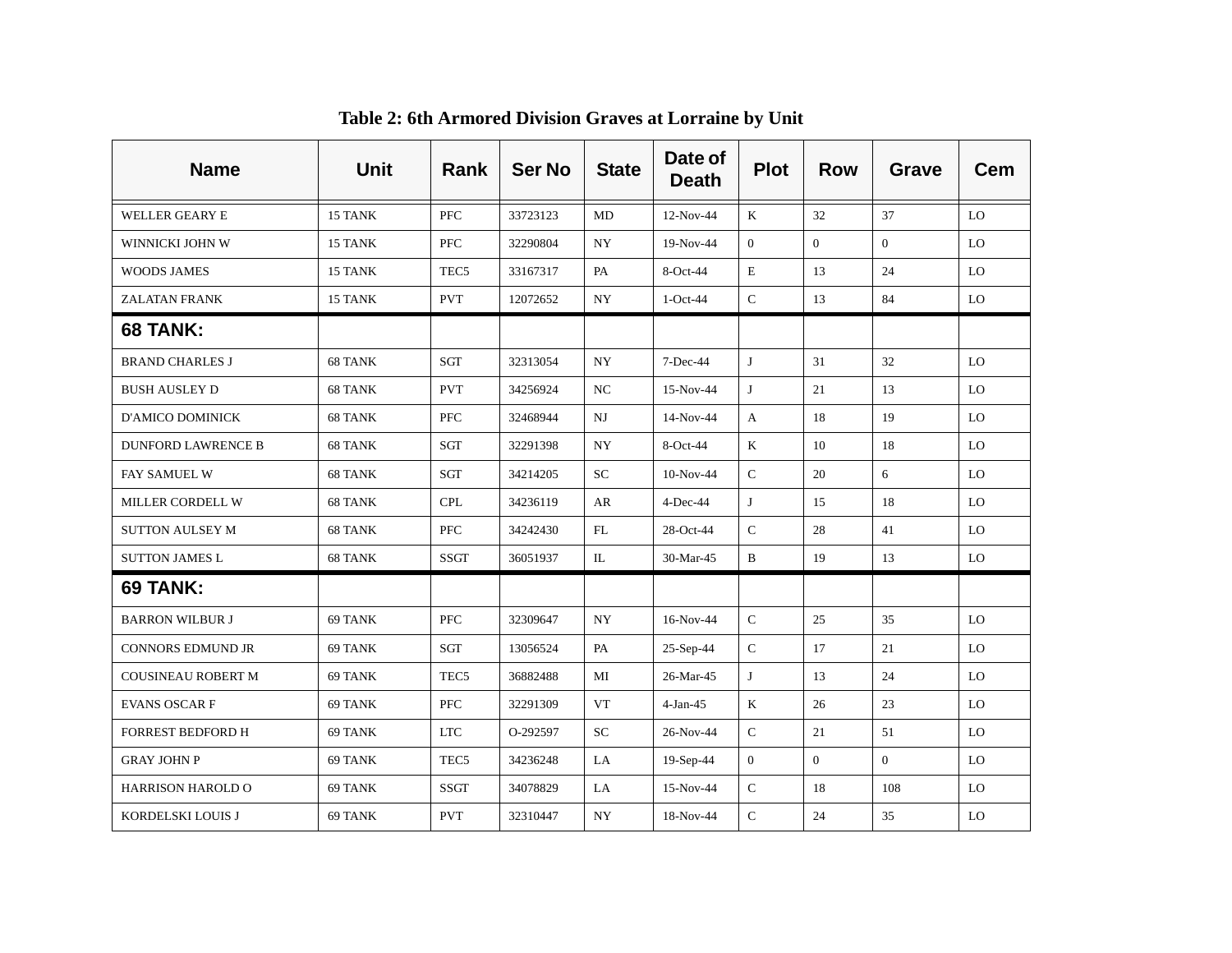| <b>Name</b>                | <b>Unit</b> | <b>Rank</b>      | <b>Ser No</b> | <b>State</b> | Date of<br><b>Death</b> | <b>Plot</b>  | <b>Row</b> | Grave | <b>Cem</b> |
|----------------------------|-------------|------------------|---------------|--------------|-------------------------|--------------|------------|-------|------------|
| LUCA SEBASTIAN A           | 69 TANK     | SGT              | 32180052      | NY.          | $12-Nov-44$             | K            | 27         | 34    | LO.        |
| <b>MOSHER JOHN H</b>       | 69 TANK     | <b>CPL</b>       | 32314512      | NY.          | 22-Sep-44               | $\mathbf C$  | 18         | 95    | LO.        |
| <b>NYJORDET KALMER</b>     | 69 TANK     | 1LT              | O1017930      | ND           | 16-Nov-44               | J            | 40         | 29    | LO.        |
| <b>SINCERE CHARLES</b>     | 69 TANK     | TEC <sub>5</sub> | 35283313      | OH           | 22-Sep-44               | $\mathbf C$  | 18         | 54    | LO         |
| WILLIAMS LA RUE O          | 69 TANK     | CPL              | 34265235      | AL           | $25-Sep-44$             | $\mathsf{C}$ | 13         | 25    | LO         |
| <b>WOODARD WALTER N</b>    | 69 TANK     | <b>PVT</b>       | 34723788      | TN           | 8-Oct-44                | K            | 42         | 25    | LO         |
| <b>9 AIB:</b>              |             |                  |               |              |                         |              |            |       |            |
| <b>BANNINGER DON R</b>     | 9TH AIB     | <b>SSGT</b>      | 36177216      | MI           | $9$ -Oct-44             | $\mathsf{C}$ | 8          | 74    | LO         |
| <b>BEACHAM RAY E</b>       | 9TH AIB     | <b>PVT</b>       | 15316984      | <b>OH</b>    | 25-Nov-44               | J            | 17         | 13    | LO         |
| BELL RUFUS L               | 9TH AIB     | <b>PFC</b>       | 33091090      | VA           | 27-Mar-45               | B            | 23         | 14    | LO         |
| <b>BINKLEY JOSEPH A</b>    | 9TH AIB     | TEC <sub>4</sub> | 34147968      | TN           | 27-Mar-45               | $\mathsf C$  | 28         | 70    | LO         |
| <b>BOEHRNSEN HENRY F</b>   | 9TH AIB     | <b>SSGT</b>      | 36397581      | IL           | 25-Nov-44               | $\mathsf C$  | 17         | 104   | LO         |
| <b>BOLDUC DONALD J</b>     | 9TH AIB     | <b>PFC</b>       | 31426525      | MA           | 12-Nov-44               | $\mathsf C$  | 30         | 59    | LO         |
| <b>BOTKIN JOHN P</b>       | 9TH AIB     | TEC <sub>5</sub> | 35283649      | OH           | 11-Nov-44               | $\mathbf{A}$ | 13         | 30    | LO         |
| <b>BROWN DARRELL E</b>     | 9TH AIB     | CPL              | 32358080      | NJ           | $9$ -Oct-44             | $\mathsf C$  | $\tau$     | 74    | LO         |
| <b>BROWN OLIVER E</b>      | 9TH AIB     | <b>PVT</b>       | 38547988      | TX           | $10-Nov-44$             | A            | 32         | 12    | LO         |
| <b>BROWN ROBERT A</b>      | 9TH AIB     | <b>PFC</b>       | 35596839      | OH           | 26-Nov-44               | J            | 21         | 14    | LO.        |
| <b>CARPENTER FRANCIS M</b> | 9TH AIB     | <b>PVT</b>       | 35701573      | KY           | $9$ -Oct-44             | $\mathbf C$  | 19         | 107   | LO         |
| <b>COLEMAN GLEN</b>        | 9TH AIB     | <b>PVT</b>       | 35774232      | KY           | $12-Nov-44$             | A            | 34         | 17    | LO         |
| <b>COOPER EDWIN L</b>      | 9TH AIB     | <b>PFC</b>       | 14095260      | MS           | $1-Oct-44$              | $\mathsf C$  | 20         | 30    | LO         |
| <b>DOYLE CHARLES A</b>     | 9TH AIB     | <b>PVT</b>       | 36145980      | MI           | $11$ -Dec-44            | J            | 45         | 20    | LO         |
| EISENHARD HAROLD G         | 9TH AIB     | TEC <sub>5</sub> | 33369541      | PA           | 26-Nov-44               | J            | 19         | 13    | LO         |

**Table 2: 6th Armored Division Graves at Lorraine by Unit**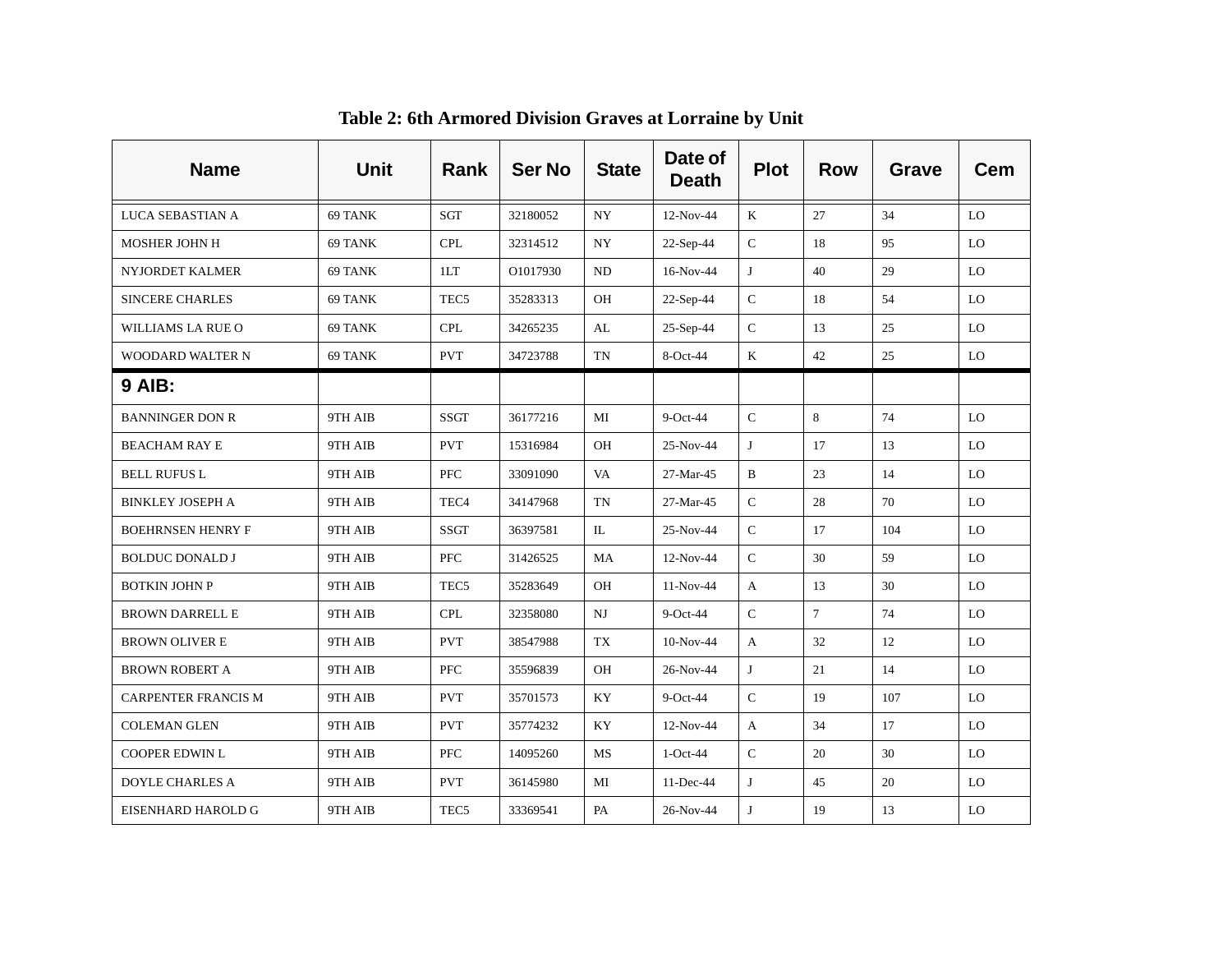| <b>Name</b>              | <b>Unit</b> | Rank             | <b>Ser No</b> | <b>State</b>             | Date of<br><b>Death</b> | <b>Plot</b>    | <b>Row</b>     | Grave          | <b>Cem</b> |
|--------------------------|-------------|------------------|---------------|--------------------------|-------------------------|----------------|----------------|----------------|------------|
| <b>FELIQUE EDWARD X</b>  | 9TH AIB     | <b>PFC</b>       | 42051197      | NY.                      | $9$ -Oct-44             | $\mathsf{C}$   | 22             | 106            | LO.        |
| <b>FRANKLIN IVAN</b>     | 9TH AIB     | <b>PVT</b>       | 33166869      | PA                       | 12-Nov-44               | K              | 39             | 21             | LO         |
| <b>GORDIN SHERMAN</b>    | 9TH AIB     | <b>PVT</b>       | 35296762      | OH                       | 26-Nov-44               | $\mathbf K$    | 9              | 8              | LO         |
| <b>HABURSKY JOHN J</b>   | 9TH AIB     | PFC              | 35610451      | OH                       | $1-Oct-44$              | J              | 28             | 11             | LO         |
| <b>HAMILTON ROBERT N</b> | 9TH AIB     | <b>PFC</b>       | 33166930      | PA                       | 12-Nov-44               | $\mathsf{C}$   | 29             | 31             | LO         |
| <b>HOGAN JAMES P</b>     | 9TH AIB     | <b>PVT</b>       | 6667590       | OH                       | 26-Nov-44               | B              | 12             | 58             | LO         |
| <b>JOHNSON ROBERT H</b>  | 9TH AIB     | SGT              | 35351574      | $\ensuremath{\text{IN}}$ | 12-Nov-44               | ${\bf C}$      | 24             | 12             | LO         |
| JOHNSTON ROBERT F        | 9TH AIB     | TEC <sub>4</sub> | 33166719      | PA                       | $5-Apr-46$              | $\overline{0}$ | $\Omega$       | $\theta$       | LO         |
| <b>KELLEY ENOCH E</b>    | 9TH AIB     | <b>TSGT</b>      | 34056720      | FL                       | $1-Oct-44$              | ${\bf C}$      | 25             | 72             | LO         |
| <b>KELLEY JUNIOR</b>     | 9TH AIB     | <b>CPL</b>       | 38403666      | TX                       | $1-Oct-44$              | $\mathbf C$    | 9              | 22             | LO         |
| <b>KESSLER MARK C</b>    | 9TH AIB     | <b>PFC</b>       | 33167135      | PA                       | $9$ -Oct-44             | $\mathsf{C}$   | 11             | 76             | LO         |
| <b>MADISON KELLIS L</b>  | 9TH AIB     | <b>TSGT</b>      | 34134314      | MS                       | $12-Nov-44$             | J              | 16             | 28             | LO         |
| MCCAULEY LEONARD C       | 9TH AIB     | 1LT              | O-792338      | <b>OR</b>                | $1-Apr-45$              | A              | 25             | 51             | LO         |
| MCINTURFF SAMUEL         | 9TH AIB     | <b>PVT</b>       | 34981572      | TN                       | $12-Nov-44$             | $\mathsf C$    | 9              | 15             | LO         |
| <b>MEDLIN DEWEY</b>      | 9TH AIB     | <b>PFC</b>       | 34265980      | GA                       | 26-Nov-44               | J              | 8              | 14             | LO         |
| <b>MISH ANDREW M</b>     | 9TH AIB     | <b>PVT</b>       | 33168952      | PA                       | $4$ -Dec-44             | J              | 37             | 36             | LO         |
| <b>MOORMAN GLENN R</b>   | 9TH AIB     | ${\rm PFC}$      | 35141271      | IN                       | 1-Oct-44                | $\overline{0}$ | $\overline{0}$ | $\overline{0}$ | LO         |
| <b>NITARDO LEWIS</b>     | 9TH AIB     | <b>PFC</b>       | 33168878      | PA                       | $1-Oct-44$              | $\mathbf C$    | $\overline{7}$ | 22             | LO         |
| PACE MARCUS L            | 9TH AIB     | <b>PVT</b>       | 35073148      | KY                       | 27-Mar-45               | $\, {\bf B}$   | 27             | 44             | LO         |
| PERSOHN RICHARD G        | 9TH AIB     | 2LT              | O1059237      | <b>OH</b>                | $1-Apr-45$              | D              | 42             | 33             | LO         |
| <b>RINAS WALTER</b>      | 9TH AIB     | <b>PFC</b>       | 35058857      | OH                       | $1-Oct-44$              | ${\bf C}$      | 9              | 21             | LO         |
| <b>SANDERS HAROLD E</b>  | 9TH AIB     | <b>PVT</b>       | 36978072      | MI                       | 25-Nov-44               | J              | 29             | 33             | LO         |

**Table 2: 6th Armored Division Graves at Lorraine by Unit**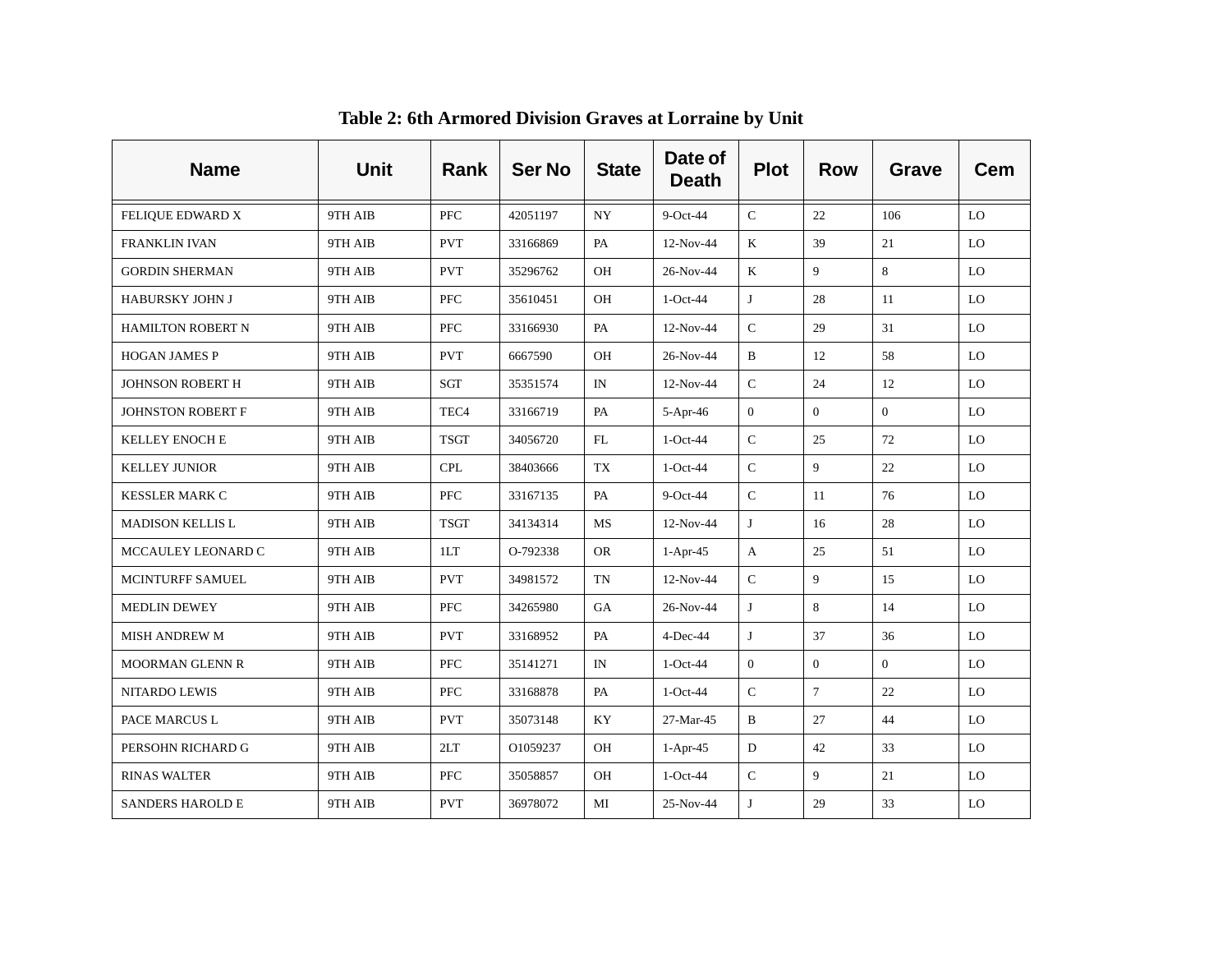| <b>Name</b>               | <b>Unit</b> | <b>Rank</b> | <b>Ser No</b> | <b>State</b>     | Date of<br><b>Death</b> | <b>Plot</b>  | <b>Row</b>     | <b>Grave</b>   | <b>Cem</b> |
|---------------------------|-------------|-------------|---------------|------------------|-------------------------|--------------|----------------|----------------|------------|
| SINK LESTER D             | 9TH AIB     | <b>PFC</b>  | 34605695      | NC               | $9$ -Oct-44             | $\mathbf C$  | 22             | 76             | LO         |
| STEIFEL WILLIAM S         | 9TH AIB     | <b>PVT</b>  | 33836753      | PA               | $1-Oct-44$              | K            | 41             | 25             | <b>LO</b>  |
| STRICKO MICHAEL           | 9TH AIB     | <b>PVT</b>  | 35610421      | OH               | $1-Oct-44$              | ${\bf C}$    | 10             | 22             | <b>LO</b>  |
| <b>TURNER EDWIN L</b>     | 9TH AIB     | <b>PFC</b>  | 34256050      | NC               | $9$ -Oct-44             | $\mathsf{C}$ | 14             | 107            | LO.        |
| VOGEL LEO H               | 9TH AIB     | <b>PFC</b>  | 36070068      | IL               | 26-Nov-44               | B            | 17             | $\mathfrak{Z}$ | LO         |
| VON SEGGERN VERNON        | 9TH AIB     | 2LT         | O1014336      | <b>NE</b>        | $4$ -Dec-44             | B            | 21             | 15             | LO.        |
| <b>WEBBER GEORGE B</b>    | 9TH AIB     | <b>PVT</b>  | 33157365      | VA               | 12-Nov-44               | ${\bf C}$    | 18             | 11             | LO         |
| WILT ALBERT F             | 9TH AIB     | <b>PFC</b>  | 33508004      | PA               | $1-Oct-44$              | $\mathbf C$  | 25             | 82             | LO         |
| <b>WLAS WILLIAM J</b>     | 9TH AIB     | <b>SSGT</b> | 36397563      | $\mathbb{L}$     | $1-Oct-44$              | $\mathsf C$  | 26             | 72             | LO         |
| WRIGHT MARVIN A           | 9TH AIB     | PFC         | 32309662      | NY               | $1-Oct-44$              | ${\bf C}$    | 25             | 37             | LO         |
| <b>44 AIB:</b>            |             |             |               |                  |                         |              |                |                |            |
| <b>BRUBAKER JOHN C</b>    | 44 AIB      | <b>PFC</b>  | 35591644      | OH               | 25-Nov-44               | $\mathsf{C}$ | 14             | 9              | LO         |
| <b>BURTON CLARENCE R</b>  | 44 AIB      | <b>PVT</b>  | 38482005      | TX               | 22-Sep-44               | ${\bf C}$    | 24             | 76             | LO         |
| <b>CANTER FRANK J</b>     | 44 AIB      | <b>CPL</b>  | 12061681      | $_{\mathrm{NY}}$ | 22-Sep-44               | $\mathsf G$  | 12             | 13             | LO         |
| <b>CASTELLI ANTHONY</b>   | 44 AIB      | <b>PFC</b>  | 42131628      | CT               | 26-Mar-45               | D            | 43             | 30             | LO         |
| CHATHAM WILLIAM H         | 44 AIB      | <b>PVT</b>  | 36566228      | MI               | 14-Nov-44               | $\mathbf C$  | 8              | 29             | <b>LO</b>  |
| <b>CHENOWETH ARTHUR</b>   | 44 AIB      | <b>PFC</b>  | 39405411      | CA               | 26-Mar-45               | D            | 45             | 30             | <b>LO</b>  |
| <b>COHEN LEONARD</b>      | 44 AIB      | <b>PVT</b>  | 32940982      | NY               | $13$ -Jan-45            | A            | 17             | 56             | <b>LO</b>  |
| COLE GEORGE L             | 44 AIB      | PFC         | 33178485      | PA               | 26-Nov-44               | G            | $\overline{4}$ | 14             | LO.        |
| <b>CONFUSIONE JAMES J</b> | 44 AIB      | <b>PFC</b>  | 32329638      | <b>NY</b>        | 22-Sep-44               | $\mathsf{C}$ | 21             | 76             | LO         |
| DAVIDSON WILLIAM E J      | 44 AIB      | <b>PVT</b>  | 33941353      | PA               | $13$ -Dec-44            | $\mathbf{A}$ | 32             | 39             | LO         |
| DAVIS THOMAS G            | 44 AIB      | <b>PVT</b>  | 34833674      | GA               | 25-Sep-44               | $\mathsf{C}$ | $\overline{7}$ | 32             | LO         |

**Table 2: 6th Armored Division Graves at Lorraine by Unit**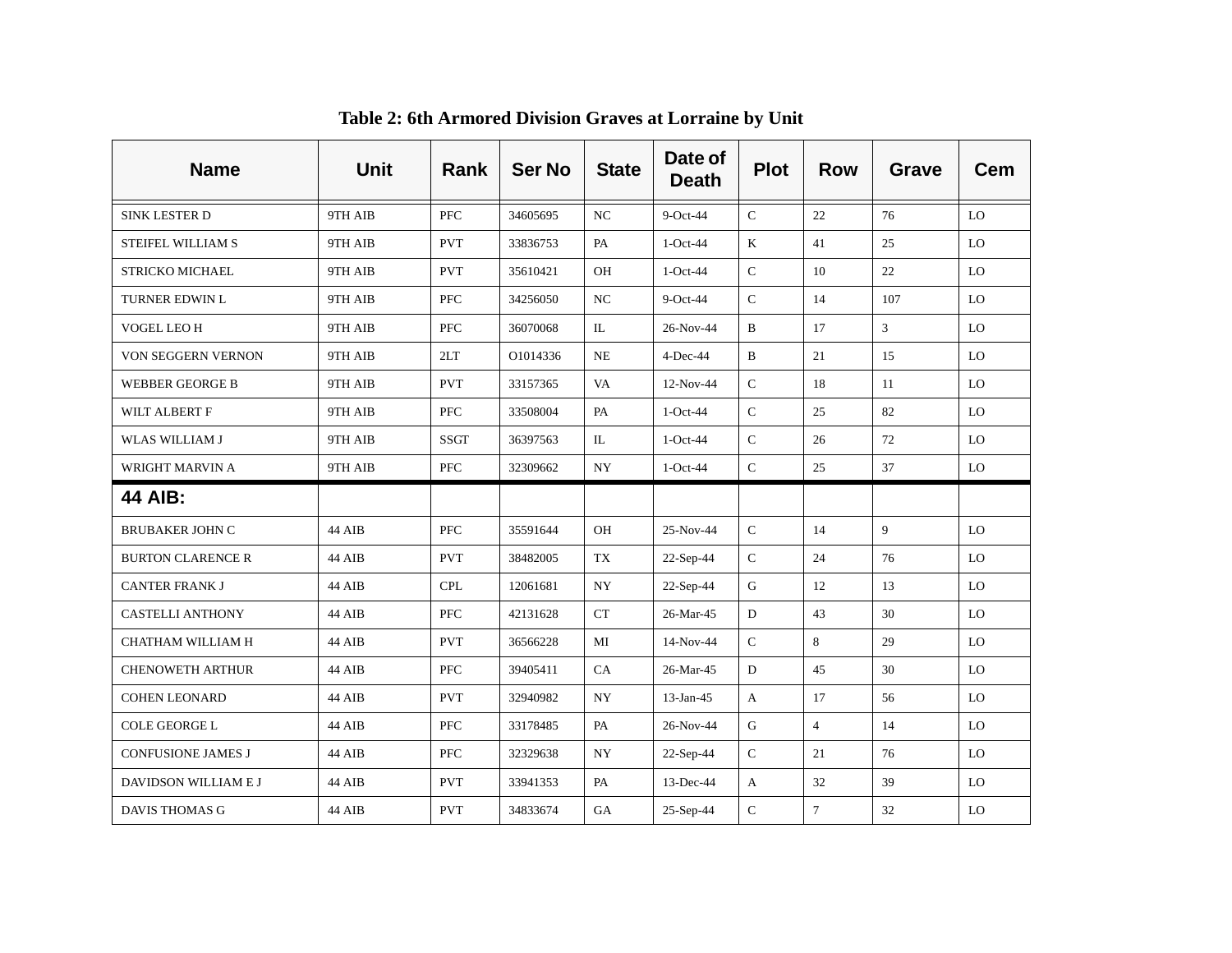| <b>Name</b>                 | <b>Unit</b> | Rank             | <b>Ser No</b> | <b>State</b> | Date of<br><b>Death</b> | <b>Plot</b>  | <b>Row</b> | Grave | <b>Cem</b> |
|-----------------------------|-------------|------------------|---------------|--------------|-------------------------|--------------|------------|-------|------------|
| <b>DUKE EARON F</b>         | 44 AIB      | <b>SSGT</b>      | 34146247      | <b>TN</b>    | 24-Nov-44               | G            | 11         | 20    | LO         |
| <b>DURANEY JOSEPH A</b>     | 44 AIB      | <b>PFC</b>       | 35610562      | OH           | $9$ -Oct-44             | $\mathsf{C}$ | 32         | 49    | LO         |
| <b>FLOWERS TIMOTHY A</b>    | 44 AIB      | <b>PVT</b>       | 34974175      | FL           | 26-Nov-44               | $\, {\bf B}$ | 13         | 58    | LO         |
| <b>GREEN RAYMOND L</b>      | 44 AIB      | <b>PVT</b>       | 35847889      | <b>WV</b>    | 15-Oct-44               | $\mathsf{C}$ | 10         | 37    | LO         |
| HILLMAN SHERMAN B           | 44 AIB      | <b>PFC</b>       | 39725789      | CA           | 20-Mar-45               | $\mathbf E$  | 6          | 33    | LO         |
| <b>HOSE ELMER L</b>         | 44 AIB      | ${\rm PFC}$      | 35375704      | WV           | 14-Nov-44               | J            | 38         | 31    | LO         |
| <b>JACHWAK ALEXANDER</b>    | 44 AIB      | <b>PFC</b>       | 6913157       | MI           | 26-Mar-45               | $\mathbf E$  | 19         | 20    | LO         |
| <b>KEITEL GORDON W</b>      | 44 AIB      | 2LT              | O1316059      | CA           | 9-Oct-44                | $\mathsf C$  | 10         | 76    | LO         |
| KLOSS JACOB A               | 44 AIB      | <b>PFC</b>       | 36220982      | WI           | $25-Sep-44$             | $\mathsf{C}$ | 22         | 52    | LO         |
| <b>KRUEGER HENRY W</b>      | 44 AIB      | <b>SSGT</b>      | 36220576      | WI           | 22-Sep-44               | $\mathsf{C}$ | 17         | 54    | LO         |
| <b>LABOISSONNIERE HILAI</b> | 44 AIB      | <b>PFC</b>       | 31446579      | RI           | $9$ -Oct-44             | $\mathsf{C}$ | 6          | 76    | LO         |
| <b>LESSARD MITCHELL</b>     | 44 AIB      | <b>PFC</b>       | 34029632      | LA           | 30-Mar-45               | ${\rm D}$    | 43         | 33    | LO         |
| LYNCH ROY K                 | 44 AIB      | <b>PFC</b>       | 35301015      | OH           | 28-Sep-44               | $\mathbf C$  | 8          | 50    | LO         |
| <b>MCAVOY FRANCIS L</b>     | 44 AIB      | <b>PVT</b>       | 36897951      | MI           | 15-Nov-44               | J            | 41         | 33    | LO         |
| <b>RAMIG HENRY JR</b>       | 44 AIB      | <b>PFC</b>       | 36220792      | WI           | $9$ -Oct-44             | $\mathbf C$  | 17         | 67    | LO         |
| REGISTER WILLIAM A          | 44 AIB      | <b>PVT</b>       | 34201344      | FL           | 9-Oct-44                | K            | 16         | 14    | LO         |
| RODRIGUEZ JOSEPH A          | 44 AIB      | <b>PVT</b>       | 33812809      | PA           | 26-Nov-44               | $\mathbf{A}$ | 15         | 26    | LO         |
| <b>ROSS JAMES M</b>         | 44 AIB      | TEC <sub>5</sub> | 35352188      | IN           | 24-Sep-44               | $\mathbf B$  | 23         | 49    | LO         |
| <b>RUCKER JAMES R</b>       | 44 AIB      | <b>PFC</b>       | 35610245      | OH           | 9-Oct-44                | ${\bf G}$    | 16         | 36    | LO         |
| <b>SCHRAMKE PAUL A</b>      | 44 AIB      | <b>PVT</b>       | 36078944      | IL           | 18-Oct-44               | $\mathsf{C}$ | 23         | 67    | LO         |
| THOMPSON JOHN M             | 44 AIB      | <b>PVT</b>       | 35340716      | OH           | $22-Sep-44$             | ${\bf C}$    | 26         | 95    | LO         |
| WILSON DONALD H             | 44 AIB      | <b>PFC</b>       | 35752882      | WV           | 16-Nov-44               | $\mathbf C$  | 16         | 28    | LO         |

**Table 2: 6th Armored Division Graves at Lorraine by Unit**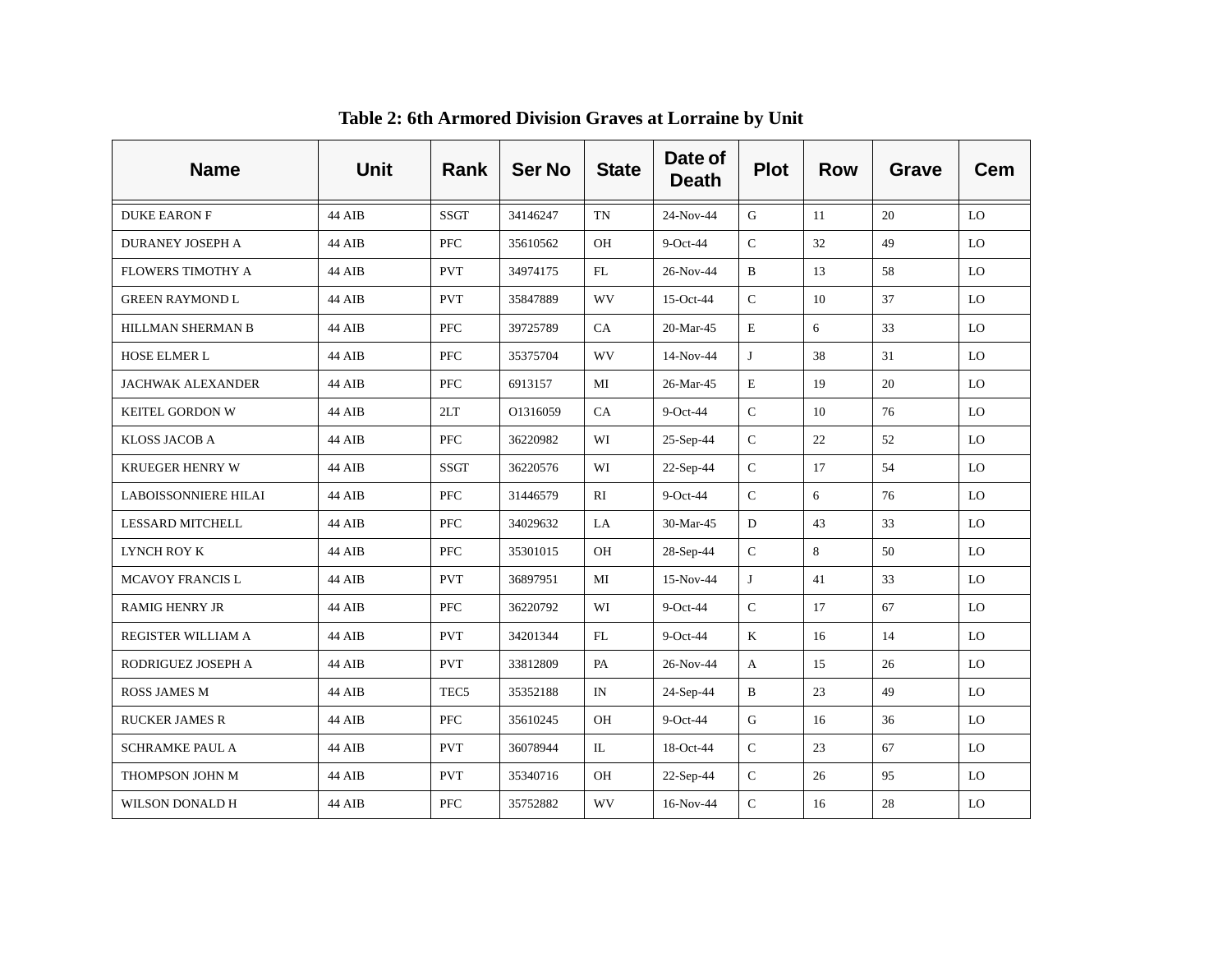| <b>Name</b>              | Unit          | Rank        | <b>Ser No</b> | <b>State</b> | Date of<br><b>Death</b> | <b>Plot</b>  | <b>Row</b>     | Grave    | Cem       |
|--------------------------|---------------|-------------|---------------|--------------|-------------------------|--------------|----------------|----------|-----------|
| WINEBRENNER LESTER I     | 44 AIB        | <b>PFC</b>  | 33168896      | PA           | 23-Mar-45               | A            | 29             | 44       | LO        |
| <b>50 AIB:</b>           |               |             |               |              |                         |              |                |          |           |
| ATKINSON RUSSELL H       | 50 AIB        | <b>PVT</b>  | 36582387      | MI           | $13-Nov-44$             | B            | 33             | 34       | LO.       |
| <b>BARNES LAURENCE G</b> | 50 AIB        | <b>PFC</b>  | 34257089      | NC           | $1-Oct-44$              | $\Omega$     | $\theta$       | $\Omega$ | LO.       |
| <b>BASTARACHE EDWARD</b> | 50 AIB        | SGT         | 20113361      | MA           | $11-Nov-44$             | J            | 18             | 14       | LO        |
| <b>BERGER MYRON H</b>    | 50 AIB        | <b>CPL</b>  | 36071690      | IL           | $8-Oct-44$              | Е            | 22             | 24       | LO.       |
| <b>BURCH FRANCIS L</b>   | 50 AIB        | <b>PFC</b>  | 33740323      | DC           | 16-Nov-44               | J            | 43             | 28       | LO.       |
| CARRERAS DANNY A         | 50 AIB        | <b>PVT</b>  | 38579596      | NM           | $19-Nov-44$             | G            | 9              | 17       | LO.       |
| <b>CITRANO SAM J</b>     | 50 AIB        | PFC         | 34235001      | LA           | 8-Oct-44                | $\mathsf{C}$ | 19             | 46       | <b>LO</b> |
| <b>COSSELL WILLIAM F</b> | 50 AIB        | <b>PVT</b>  | 33704487      | PA           | 8-Oct-44                | $\mathsf{C}$ | 25             | 18       | LO.       |
| DE NIO OLIVER G JR       | 50 AIB        | <b>PVT</b>  | 32028827      | NY           | $9$ -Oct-44             | $\mathsf{C}$ | 24             | 18       | LO        |
| DIXON JOHN W             | 50 AIB        | <b>TSGT</b> | 33157735      | DC           | 12-Nov-44               | $\mathbf C$  | 17             | 39       | LO        |
| <b>EATON LEWIS G</b>     | 50 AIB        | SGT         | 32470917      | NY           | $11-Nov-44$             | K            | 19             | 18       | <b>LO</b> |
| <b>EDWARDS FLOYD R</b>   | 50 AIB        | <b>PFC</b>  | 34214423      | <b>SC</b>    | 23-Nov-44               | J            | 30             | 16       | LO.       |
| FORET DANIEL T           | 50 AIB        | <b>PFC</b>  | 34070219      | LA           | 24-Feb-45               | K            | 22             | 24       | LO        |
| <b>FULMER CLAUDE T</b>   | <b>50 AIB</b> | PFC         | 35071082      | WV           | 19-Nov-44               | A            | 18             | 61       | LO        |
| <b>HART RAYMOND G</b>    | 50 AIB        | <b>PFC</b>  | 32909075      | NY.          | $12-Nov-44$             | B            | 25             | 31       | LO        |
| <b>HARTZ CLARENCE E</b>  | 50 AIB        | <b>PFC</b>  | 33168993      | PA           | 25-Sep-44               | $\mathsf{C}$ | 30             | 46       | LO.       |
| JOHNSTON HUGH H          | 50 AIB        | MAJ         | O-362915      | MD           | $6$ -Dec-44             | J            | $\overline{3}$ | 10       | LO.       |
| <b>KATILA GEORGE E</b>   | 50 AIB        | <b>PFC</b>  | 35300903      | OH           | $5$ -Dec-44             | J            | 16             | 14       | LO        |
| LEKUTIS WALTER G         | 50 AIB        | <b>PVT</b>  | 35058962      | <b>OH</b>    | 22-Mar-45               | A            | 33             | 28       | LO.       |
| <b>MARRO JOHN</b>        | 50 AIB        | <b>PFC</b>  | 35752756      | WV           | 12-Nov-44               | G            | 9              | 32       | LO        |

#### **Table 2: 6th Armored Division Graves at Lorraine by Unit**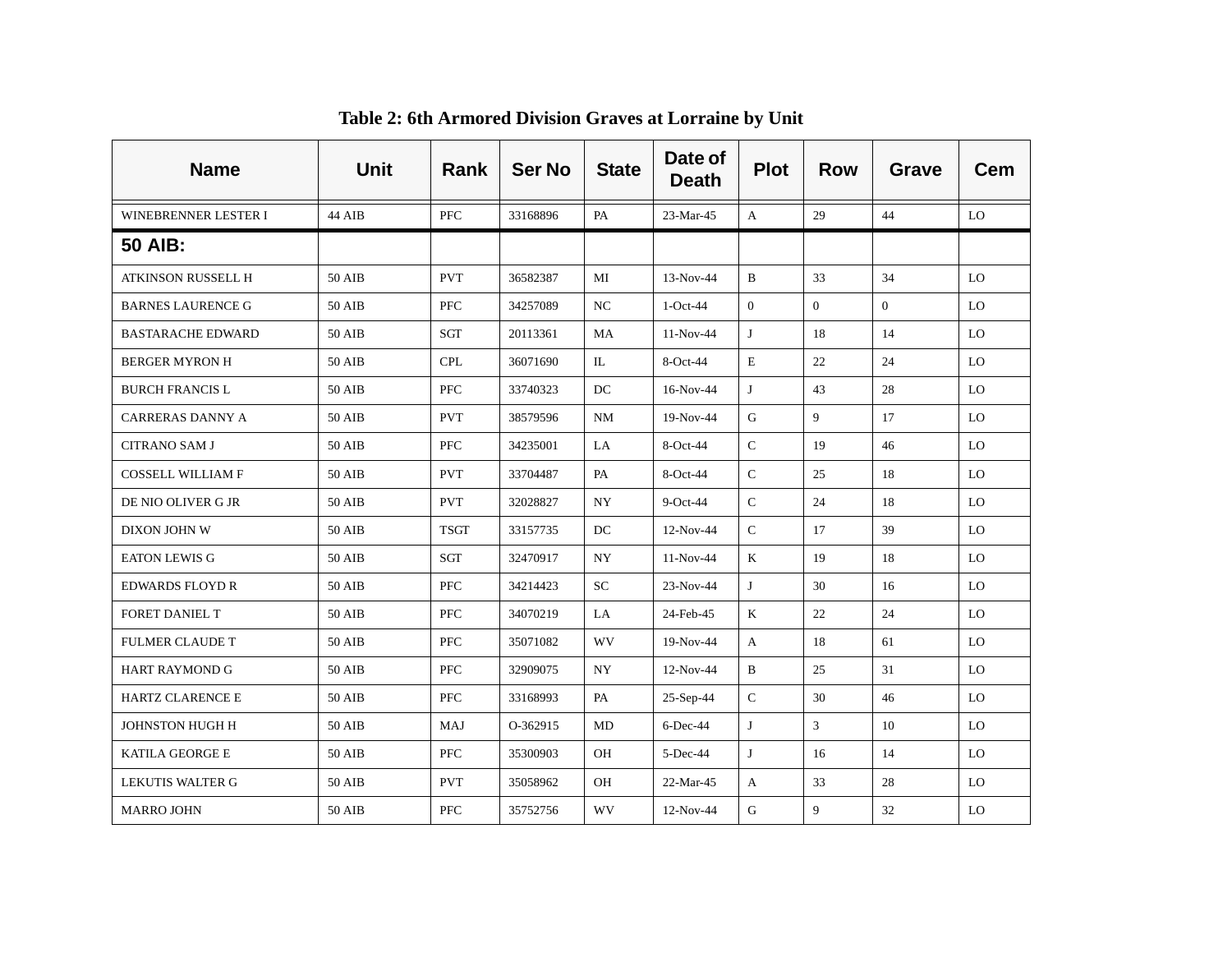| <b>Name</b>              | Unit           | <b>Rank</b>      | <b>Ser No</b> | <b>State</b> | Date of<br><b>Death</b> | <b>Plot</b>   | <b>Row</b>     | Grave  | <b>Cem</b> |
|--------------------------|----------------|------------------|---------------|--------------|-------------------------|---------------|----------------|--------|------------|
| MCDOWELL ROY E           | 50 AIB         | <b>PVT</b>       | 35071857      | KY           | 10-Oct-44               | K             | 47             | 30     | LO         |
| NEFF HARLEY C            | 50 AIB         | <b>PFC</b>       | 35752879      | WV           | $12-Nov-44$             | K             | 28             | $\tau$ | LO         |
| <b>OWENS WILLIAM</b>     | 50 AIB         | <b>SSGT</b>      | 6665745       | KY           | 8-Oct-44                | $\bf K$       | $\overline{4}$ | 11     | LO         |
| POWELL AARON M           | 50 AIB         | <b>PFC</b>       | 37732304      | MO           | 8-Oct-44                | $\mathbf E$   | 21             | 24     | LO         |
| PURCZYNSKI JOSEPH J      | 50 AIB         | <b>PFC</b>       | 36195651      | MI           | 11-Nov-44               | ${\bf C}$     | 14             | 51     | LO         |
| STEELE ALBERT V          | 50 AIB         | <b>PVT</b>       | 32559130      | NJ           | 8-Oct-44                | B             | 20             | 38     | LO         |
| THOMPSON MURRAY G        | 50 AIB         | 2LT              | O1315504      | NY.          | 26-Nov-44               | J             | 41             | 36     | LO         |
| VAN CLEAF WILLIAM L      | 50 AIB         | 1LT              | O-464003      | WI           | 19-Nov-44               | $\mathsf C$   | 17             | 6      | LO         |
| <b>WEINSTEIN DAVE</b>    | 50 AIB         | <b>SSGT</b>      | 32106757      | <b>NY</b>    | $27 -$ Jul $-45$        | G             | 16             | 34     | LO         |
| 25th ENGR BN:            |                |                  |               |              |                         |               |                |        |            |
| <b>JACKSON ALBERT M</b>  | 25 ENGR        | TEC <sub>5</sub> | 14081268      | FL           | 12-Nov-44               | A             | 23             | 19     | LO         |
| MCALEER JOSEPH F         | 25 ENGR        | TEC <sub>5</sub> | 33157543      | PA           | 27-Sep-44               | $\mathbf E$   | 8              | 24     | LO         |
| NISIVOCCIA DANIEL        | 25 ENGR        | SGT              | 32305103      | NJ           | 24-Nov-44               | ${\bf G}$     | 11             | 41     | LO         |
| PAGACH MARTIN            | 25 ENGR        | <b>PFC</b>       | 32313566      | NY.          | $1-Oct-44$              | $\mathcal{C}$ | 17             | 18     | LO         |
| <b>RIGHETTI JAMES R</b>  | 25 ENGR        | 2LT              | O1115994      | NV.          | 13-Nov-44               | B             | 22             | 51     | LO         |
| TURNOUIST ARTHUR F       | 25 ENGR        | <b>CPL</b>       | 37319144      | KY           | 26-Nov-44               | $\mathbf K$   | 28             | 38     | LO         |
| <b>128 ORD MAINT BN:</b> |                |                  |               |              |                         |               |                |        |            |
| <b>SHARPE HANSON R</b>   | 128 ORD        | 2LT              | O2049717      | WV           | $21$ -Dec-44            | G             | 11             | 39     | LO         |
| YOUNG SHERWOOD M JR      | <b>128 ORD</b> | 1LT              | O-1549193     | GA           | 25-Nov-44               | $\mathsf{C}$  | 15             | 35     | LO         |
| 128 FA BN:               |                |                  |               |              |                         |               |                |        |            |
| PATAYE RUSSELL F         | 128 FA BN      | <b>PVT</b>       | 42094189      | <b>NY</b>    | 12-Feb-46               | K             | 17             | 11     | LO         |

**Table 2: 6th Armored Division Graves at Lorraine by Unit**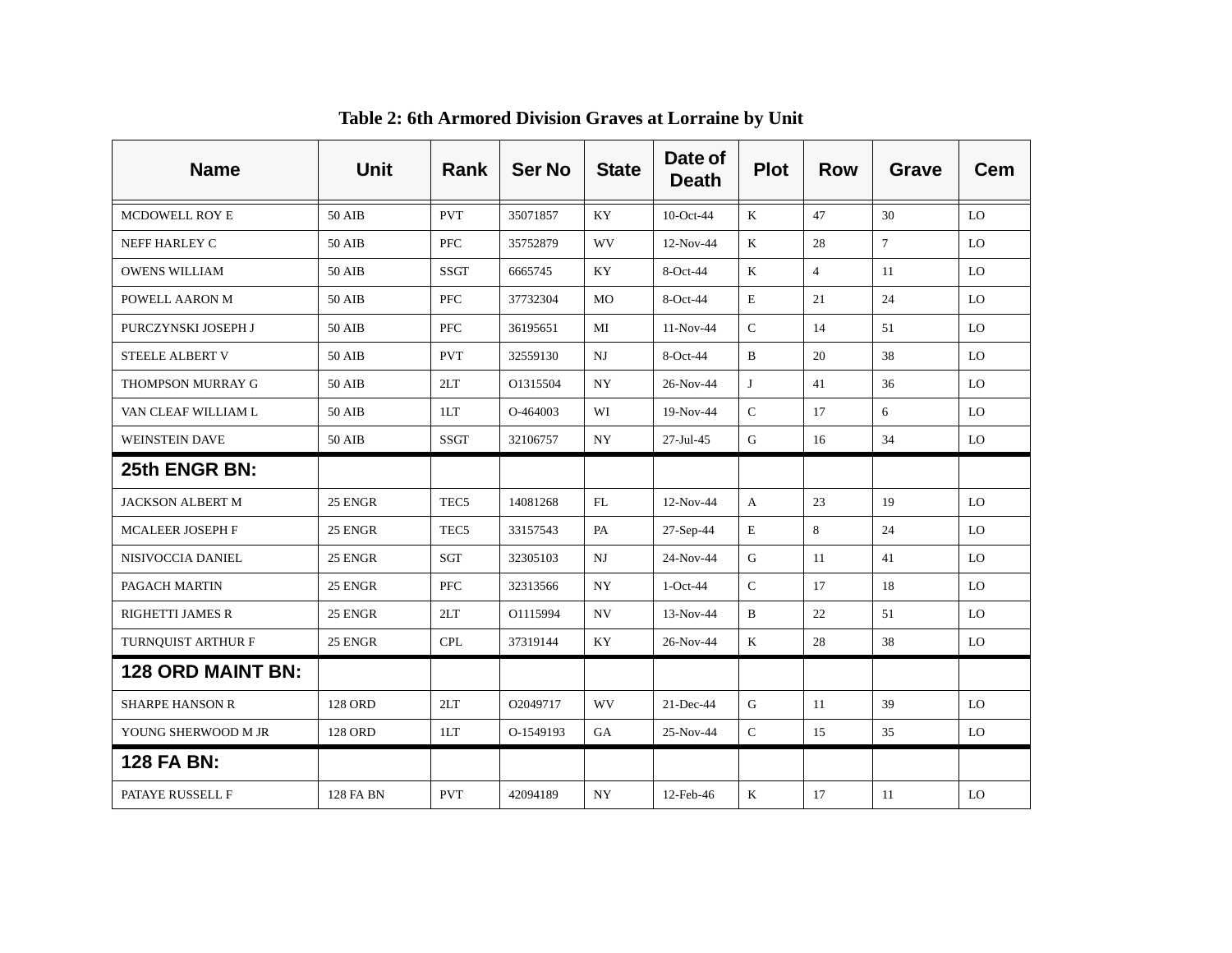| <b>Name</b>              | <b>Unit</b> | <b>Rank</b>      | <b>Ser No</b> | <b>State</b> | Date of<br><b>Death</b> | <b>Plot</b>    | <b>Row</b>     | <b>Grave</b>    | Cem |
|--------------------------|-------------|------------------|---------------|--------------|-------------------------|----------------|----------------|-----------------|-----|
| 212 FA BN:               |             |                  |               |              |                         |                |                |                 |     |
| <b>HOWLAND RICHARD F</b> | 212 FA BN   | SGT              | 20113294      | MA           | 27-Sep-44               | A              | 27             | 42              | LO  |
| 231 FA BN:               |             |                  |               |              |                         |                |                |                 |     |
| <b>GUDEMANN HENRY J</b>  | 231 FA BN   | <b>CPL</b>       | 20746493      | <b>MO</b>    | 16-Nov-44               | $\mathbf C$    | 20             | 104             | LO  |
| ZALIK ALPHONSE A         | 231 FA BN   | 2LT              | O1173842      | PA           | 25-Sep-44               | $\mathbf C$    | 12             | 46              | LO  |
| 603 TD BN:*              |             |                  |               |              |                         |                |                |                 |     |
| <b>AGUIRRE SAMUEL</b>    | 603 TD      | <b>PFC</b>       | 39081409      | CA           | 27-Sep-44               | E              | 11             | 24              | LO  |
| <b>BARTZ FRANK L</b>     | 603 TD      | <b>PFC</b>       | 16000046      | IL           | 29-Mar-45               | J              | 36             | 25              | LO  |
| <b>CLARK DANIEL</b>      | 603 TD      | SGT              | 34535777      | IL           | 12-Nov-44               | K              | 26             | 31              | LO  |
| <b>COOLEY ORRIN F JR</b> | 603 TD      | SGT              | 39231287      | CA           | $1-Oct-44$              | J              | 5              | 11              | LO  |
| FERRIN GLENN L           | 603 TD      | <b>PVT</b>       | 37704084      | KS           | $1-Oct-44$              | $\overline{0}$ | $\theta$       | $\overline{0}$  | LO  |
| FIELDMAN RALPH H         | 603 TD      | SGT              | 36337431      | IL           | $1-Oct-44$              | $\mathsf C$    | 24             | 37              | LO  |
| <b>KOCH FRANK J JR</b>   | 603 TD      | <b>PFC</b>       | 39386352      | <b>OR</b>    | 29-Mar-45               | J              | 40             | 24              | LO  |
| LINDEEN BRUCE A          | 603 TD      | <b>PVT</b>       | 19071216      | MT           | 11-Nov-44               | J              | 23             | 31              | LO  |
| LISCIK CYRIL M           | 603 TD      | <b>CPL</b>       | 33278028      | PA           | 12-Nov-44               | $\mathsf C$    | 12             | 9               | LO  |
| LULAY LEONARD F          | 603 TD      | TEC <sub>5</sub> | 39386853      | <b>OR</b>    | 15-Nov-44               | B              | 31             | 45              | LO  |
| NEUSTADT HARRY C         | 603 TD      | <b>CPL</b>       | 39844559      | CA           | $11-Nov-44$             | K              | 9              | $7\overline{ }$ | LO  |
| <b>NORIAN GEORGE E</b>   | 603 TD      | <b>PVT</b>       | 42002831      | $_{\rm NJ}$  | $1-Oct-44$              | $\mathbf C$    | $\overline{3}$ | 63              | LO  |
| <b>SNYDER EDWARD</b>     | 603 TD      | 1LT              | O1822324      | PA           | 27-Mar-45               | $\mathbf C$    | 8              | 84              | LO  |
| WEIS CLYDE F             | 603 TD      | SGT              | 19050639      | CA           | $10-Nov-44$             | J              | 32             | 32              | LO  |
| <b>WILKINS JOE J</b>     | 603 TD      | <b>PVT</b>       | 19018654      | MT           | 12-Nov-44               | $\mathbf{0}$   | $\overline{0}$ | $\overline{0}$  | LO  |
| <b>WOOD REGINALD V</b>   | 603 TD      | <b>CPL</b>       | 6832878       | MI           | 25-Nov-44               | J              | 21             | 20              | LO  |

**Table 2: 6th Armored Division Graves at Lorraine by Unit**